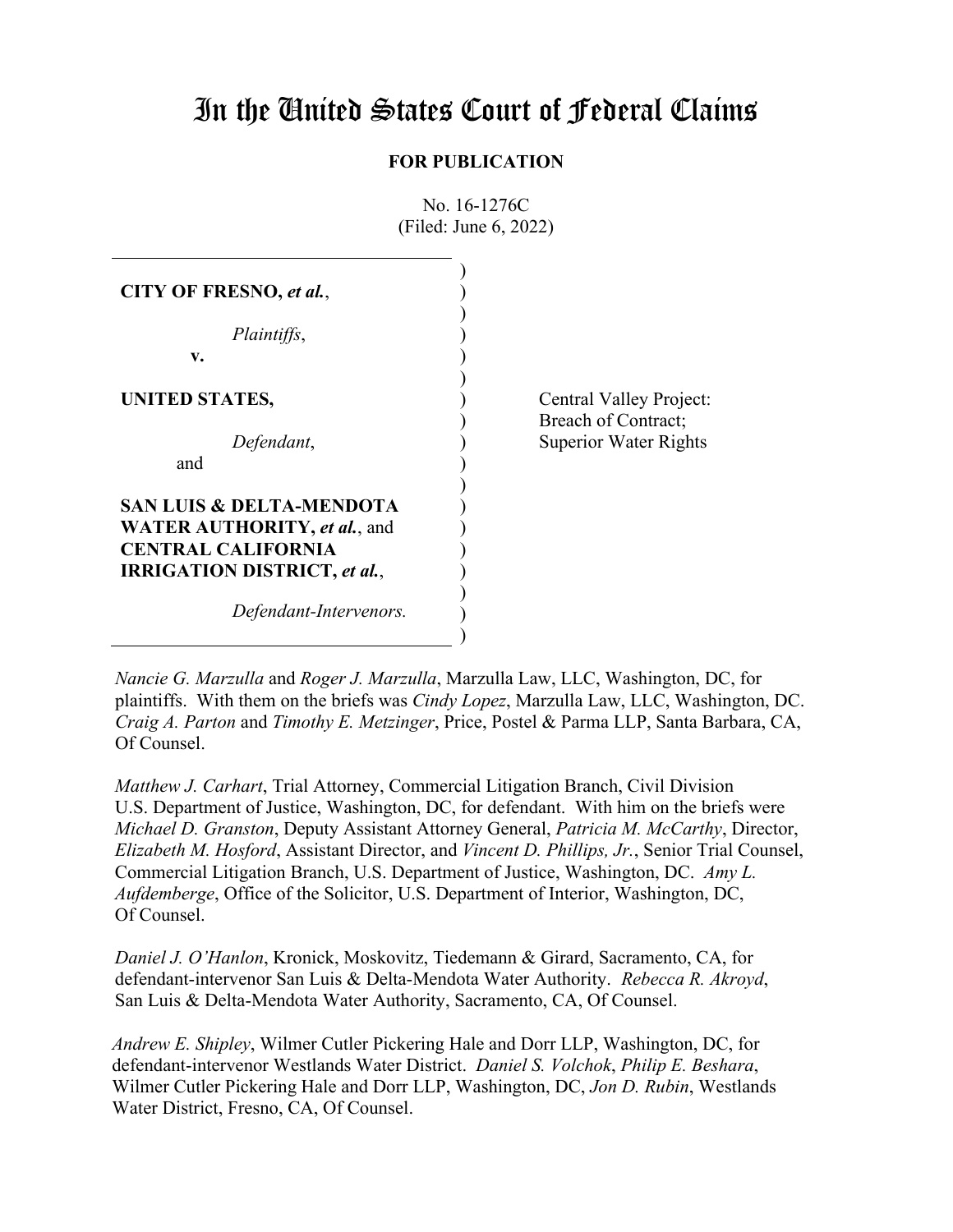*Anthony Fulcher*, Santa Clara Valley Water District, San Jose, CA, for defendant-intervenor Santa Clara Valley Water District.

*Thomas M. Berliner*, Duane Morris LLP, San Francisco, CA, for defendant-intervenor San Luis Water District.

*Paul R. Minasian*, Minasian, Meith, Soares, Sexton & Cooper, LLP, Oroville, CA, for defendant-intervenors San Luis Canal Company, Central California Irrigation District, Firebaugh Canal Water District, Columbia Canal Company, and San Joaquin River Exchange Contractors Water Authority.

*Ellen L. Wehr*, Grassland Water District, Los Banos, CA, for defendant-intervenor Grassland Water District.

*David T. Ralston, Jr.*, Foley & Lardner LLP, Washington, DC, for defendant-intervenors Byron Bethany Irrigation District, Del Puerto Water District and James Irrigation District. *Frank S. Murray*, *Anna S. Ross*, *Micah Zomer*, *Julia Di Vito*, Foley & Lardner LLP, Washington, DC, Of Counsel.

## **OPINION AND ORDER**

## *BONILLA, Judge.*

Between 2012 and 2017, the State of California experienced a historic drought, prompting the Governor to declare a Drought State of Emergency from January 17, 2014, through April 7, 20[1](#page-1-0)7.<sup>1</sup> This case arises out of the difficult decisions made by the United States Bureau of Reclamation (Reclamation) in 2014 in managing and allocating the limited supply of water regulated through the Central Valley Project (CVP); more specifically, the allocation of San Joaquin River water between and among parties with competing contractual rights while complying with federal, state, and local environmental laws and regulations.<sup>[2](#page-1-1)</sup>

Plaintiffs, including the City of Fresno and seventeen irrigation districts in California, filed this action claiming that the decisions made by Reclamation in 2014 effected a taking of their property (in the form of water and water rights) in violation of the Fifth Amendment to the

<span id="page-1-0"></span><sup>&</sup>lt;sup>1</sup> See <https://www.ca.gov/archive/gov39/2014/01/17/news18368/index.html> (Governor Brown Declares Drought State of Emergency) (last viewed June 2, 2022); https://www.ca.gov/archive/gov39/2017/04/07/news19748/index. [html](https://www.ca.gov/archive/gov39/2017/04/07/news19748/index.%20html) (Governor Brown Lifts Drought Emergency, Retains Prohibition on Wasteful Practices) (last viewed June 2, 2022).

<span id="page-1-1"></span><sup>2</sup> On January 8, 2021, plaintiffs filed a nearly identical case challenging Reclamation's *2015* water allocations. *See City of Fresno v. United States*, No. 21-375 (Fed. Cl.). That matter is stayed pending the entry of final judgment in this case.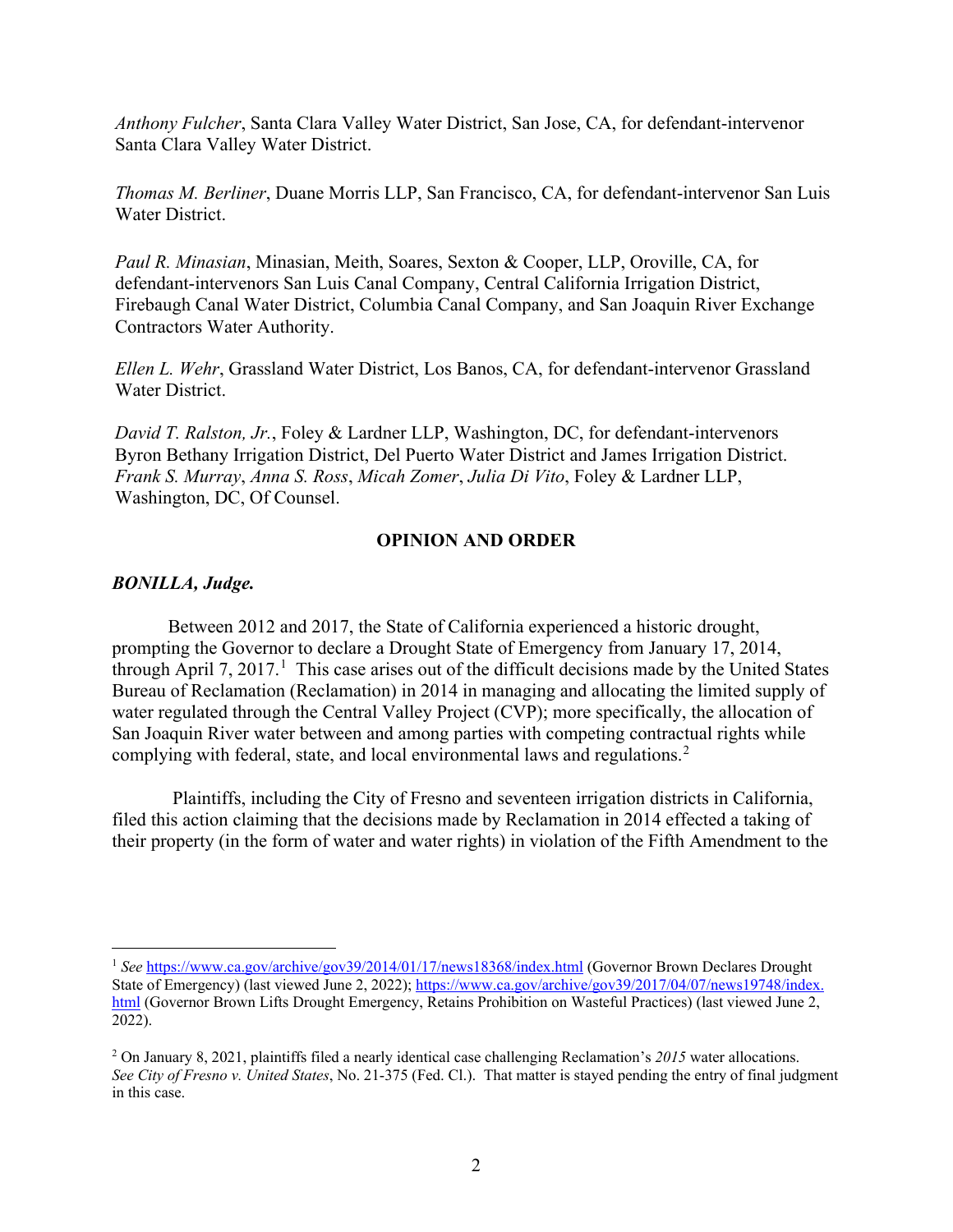United States Constitution as well as a breach of contract.<sup>[3](#page-2-0)</sup> ECF 128-1. On March 25, 2020, this Court dismissed plaintiffs' takings claim for lack of standing, concluding that "none of the Plaintiffs possesses a property interest in the water supplied to them by or through Reclamation."[4](#page-2-1) *City of Fresno v. United States*, 148 Fed. Cl. 19, 34 (2020). Pending before the Court are the parties' cross-motions for summary judgment on the breach of contract claim.<sup>[5](#page-2-2)</sup> For the reasons set forth below, plaintiffs' motion for partial summary judgment is **DENIED** and defendant's and defendant-intervenors'[6](#page-2-3) cross-motions for summary judgment are **GRANTED** as to liability.

#### **BACKGROUND**

# **I. HISTORICAL CONTEXT[7](#page-2-4)**

## **A. Central Valley Project**

"The [CVP] is the largest federal water management project in the United States[,]" built to reengineer natural water distribution "to serve the water needs in California's Central Valley Basin." *Stockton E. Water Dist. v. United States*, 583 F.3d 1344, 1349 (Fed. Cir. 2009), *aff'd in part on reh'g*, 638 F.3d 781 (Fed. Cir. 2011). Initiated by the State of California,

<span id="page-2-1"></span><sup>4</sup> The Court also dismissed the breach of contract claims brought by individual landowners for lack of standing. *City of Fresno*, 148 Fed. Cl. at 30-31 (individual landowners were neither parties to nor third-party beneficiaries of the water supply contracts at issue).

<span id="page-2-2"></span><sup>5</sup> In their dispositive cross-motions, defendant and defendant-intervenors also sought summary judgment on plaintiffs' claims for expectancy damages. In a July 30, 2021 Joint Post-Discovery Status report, moreover, the parties highlighted a series of disputes concerning the appropriate calculation of potential damages as well as expert discovery and the reliability of expert opinions. *See* ECF 202. During oral argument, the Court announced it would bifurcate the issues of liability and damages and defer ruling upon defendant's and defendant-intervenors' dispositive motions insofar as they addressed issues related to damages. Tr. at 12 (Apr. 28, 2022) (ECF 226).

<span id="page-2-3"></span><sup>6</sup> Defendant-intervenors include: the San Luis & Delta-Mendota Water Authority along with its member districts (i.e., Westlands Water District, Santa Clara Valley Water District, Grassland Water District, San Luis Water District, James Irrigation District, Byron Bethany Irrigation District, and Del Puerto Water District) (collectively the District Intervenors); and the Central California Irrigation District, San Luis Canal Co., Firebaugh Canal Water District, Columbia Canal Co., and San Joaquin River Exchange Contractors Water Authority (collectively the Exchange Contractor Intervenors).

<span id="page-2-0"></span><sup>&</sup>lt;sup>3</sup> Prior to the commencement of this case, a similar action was filed in the United States District Court for the Eastern District Court of California. After several rulings, including a denial of a motion to transfer the case to this Court, plaintiffs voluntarily dismissed the district court action and filed suit in this Court. *See Friant Water Auth. v. Jewell*, 23 F. Supp. 3d 1130 (E.D. Cal. 2014) (temporary restraining order denied); *Friant Water Auth. v. Jewell*, No. 1:14-CV-000765, 2014 WL 2197567 (E.D. Cal. May 27, 2014) (motion to intervene granted); *Friant Water Auth. v. Jewell*, No. 1:14-CV-000765, 2014 WL 5325352 (E.D. Cal. Oct. 17, 2014) (motion to intervene granted); *Friant Water Auth. v. Jewell*, No. 1:14-CV-000765, 2014 WL 6774019 (E.D. Cal. Dec. 1, 2014) (motion to transfer denied).

<span id="page-2-4"></span><sup>7</sup> The Court's March 25, 2020 Opinion and Order summarized the historical background and procedural history of this case. *See City of Fresno*, 148 Fed. Cl. at 23-29. To provide context for the analysis herein, the Court provides a brief recapitulation.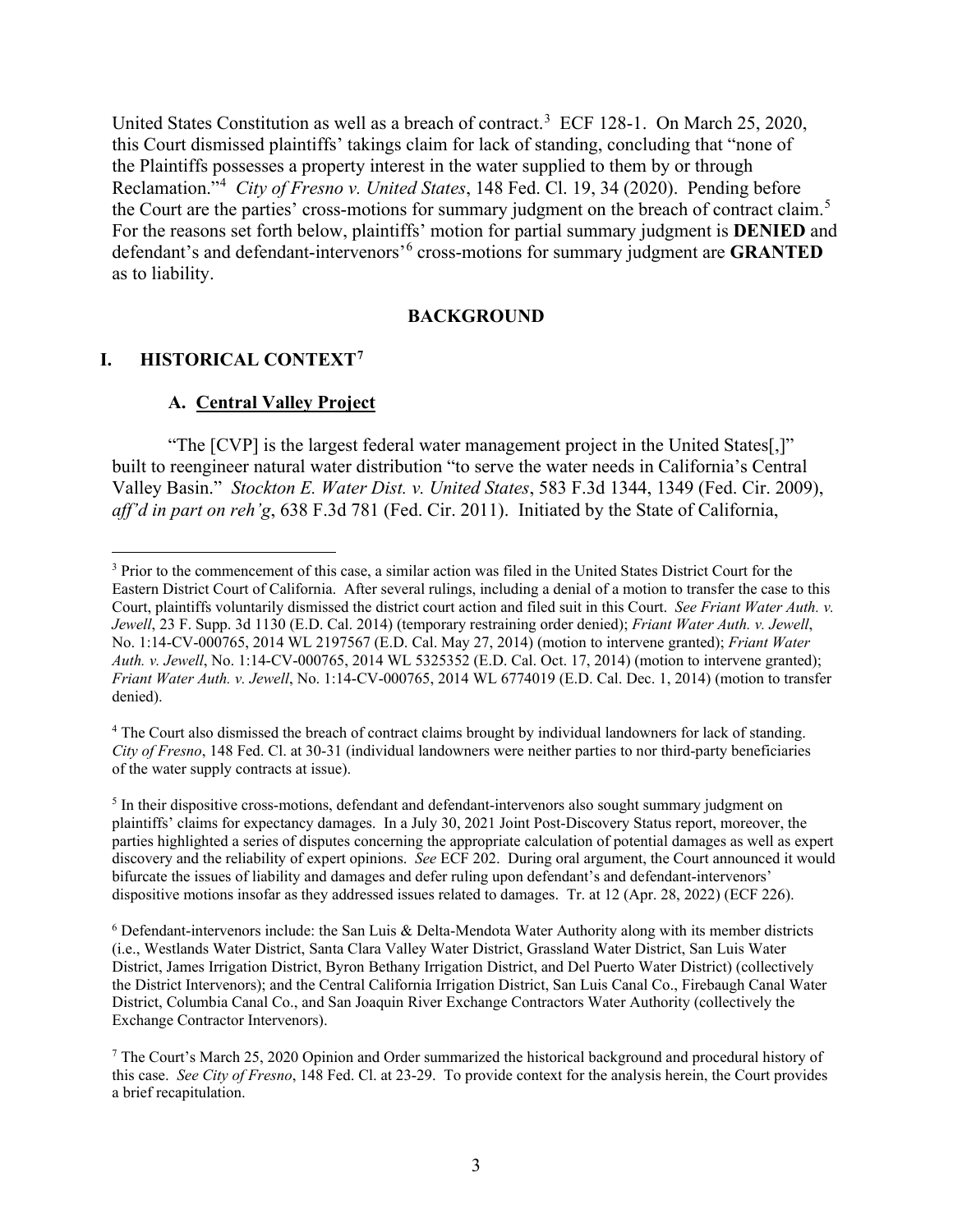the federal government assumed control over the CVP in 1935 and, two years later, assigned construction and operational responsibilities to Reclamation. *Stockton E.*, 583 F.3d at 1349. Extending hundreds of miles through central California, the CVP comprises a complex network of dams, reservoirs, hydroelectric powerplants, canals, and other water storage and conveyance infrastructure. *Id.*; *see also United States v. Gerlach Live Stock Co.*, 339 U.S. 725, 728 (1950). Through this network of facilities, the CVP captures, regulates, and redistributes the natural water flows of the San Joaquin River in the south and the Sacramento River in the north, refreshing arid land in the Central Valley and "mak[ing] water available where it would be of greatest service." *Gerlach Live Stock*, 339 U.S. at 728-29.

To secure the water rights necessary to construct and operate the CVP, discussed *infra*, Reclamation entered into a series of purchase contracts and exchange contracts (hereinafter "Exchange Contract")<sup>[8](#page-3-0)</sup> with holders of water rights on the San Joaquin River. Plaintiffs thereafter entered into water-supply contracts with Reclamation to receive water through CVP's Friant Division (hereinafter "Friant Contract"). [9](#page-3-1)

In the southern portion of the Central Valley, San Joaquin River water is impounded by the Friant Dam (one of the initial CVP facilities constructed), diverted from its natural course, and forced into the Millerton Lake reservoir. *See, e,g.*, *Westlands Water Dist. v. United States* (*Westland I*), 153 F. Supp. 2d 1133, 1146 (E.D. Cal. 2001), *aff'd*, 337 F.3d 1092 (9th Cir. 2003). From there, through the associated Friant-Kern Canal to the south and Madera Canal to the north, Reclamation is able to furnish the diverted San Joaquin River water to plaintiffs in accordance with the Friant Contract. *See generally* ECF 204-4.

Aside from reengineering water flows for irrigation and other agricultural needs, the CVP serves numerous other beneficial uses and is subject to myriad statutory and regulatory requirements regarding water usage. *See San Luis & Delta-Mendota Water Auth. v. United States*, 672 F.3d 676, 682-83 (9th Cir. 2012) (discussing Reclamation's various obligations in operating the CVP). In 1992, for example, Congress passed the Central Valley Project Improvement Act (CVPIA) to, inter alia, "achieve a reasonable balance among competing demands for use of Central Valley Project water, including the requirements of fish and wildlife, agricultural, municipal and industrial and power contractors." Pub. L. No. 102–575, § 3402, 106 Stat. 4600, 4706 (1992).

<span id="page-3-0"></span><sup>8</sup> Unless otherwise specified, references to the "Exchange Contract" are citations to the 1968 "Second Amended Contract for Exchange of Waters" (ECF 204-3), operative in 2014. References to the "Exchange Contractors" are to private parties to the Exchange Contract or their successors-in-interest, including defendant-intervenors.

<span id="page-3-1"></span><sup>9</sup> Unless otherwise specified, citations to the "Friant Contract" herein refer to the 2010 "Contract Between the United States and Arvin-Edison Water Storage District Providing for Project Water Service from Friant Division and for Facilities Repayment" (ECF 204-4), operative in 2014. The model Friant Contract is representative of the contracts at issue for use of CVP water from the Friant Division, which are substantively identical. References to the "Friant Contractors" herein are to the private parties to the Friant Contracts at issue, namely, the remaining plaintiffs.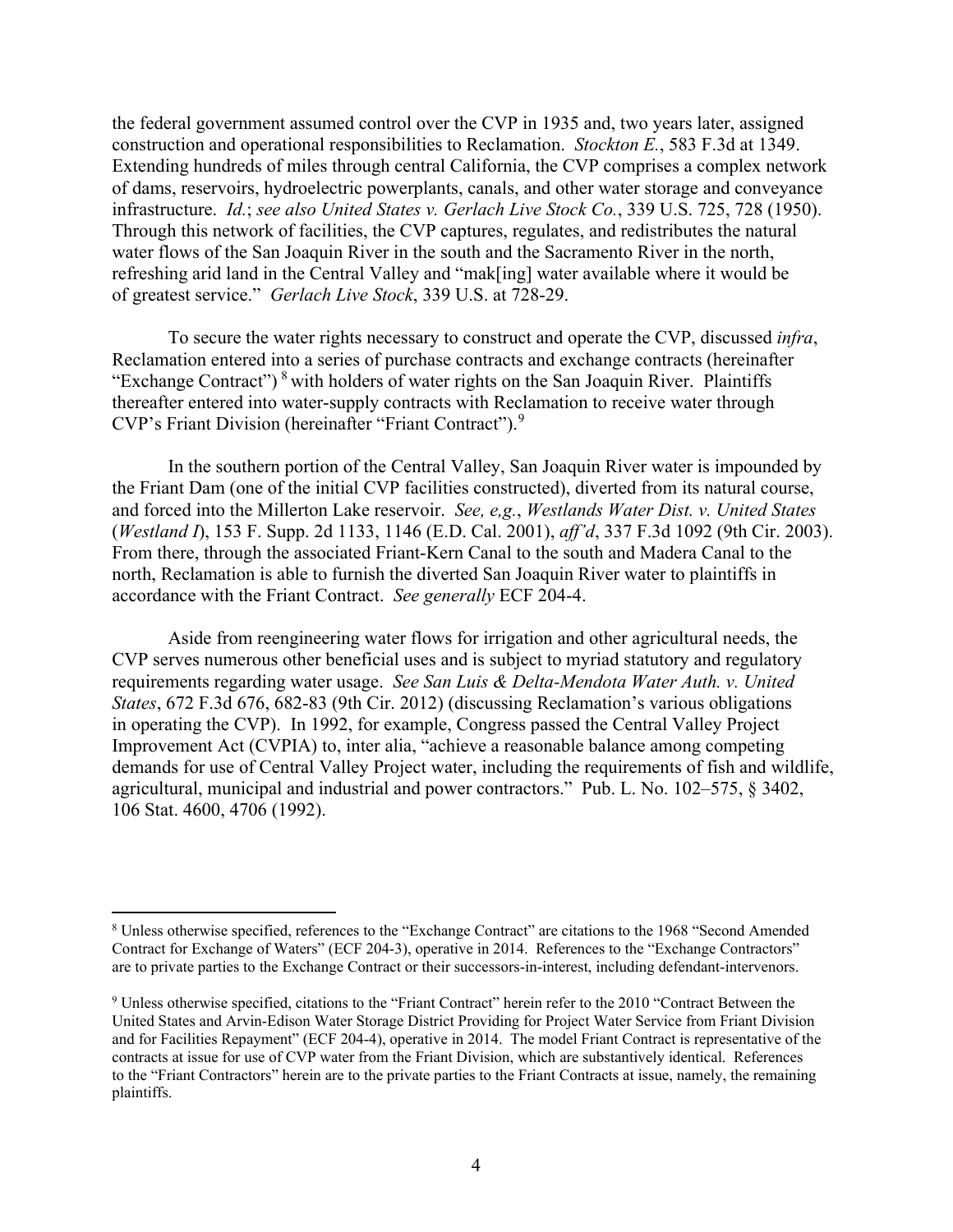## **B. Substitute Water Delivery Under the Exchange Contract**

Diversion of San Joaquin River water at the Friant Dam was made possible by Reclamation's acquisition of water rights from the Exchange Contractors, who "hold riparian and pre-1914 appropriative rights to the San Joaquin River water south of Friant." *Westland I*, 153 F. Supp. 2d at 1146-47. The acquisition was accomplished through: (1) a series of purchase agreements executed in 1939 by which the Exchange Contractors sold all of their San Joaquin River water rights to the United States, except and in excess of reserved waters measured by specified rates of flow in Schedule 1 of the contact, *see* ECF 204-1 at 4-5 (Articles 7 & 9); and (2) a series of exchange contracts simultaneously executed in 1939, which authorized the United States to "store and divert" the reserved waters in exchange for an agreement to provide "substitute water equivalent in quantity," s*ee* ECF 207-1 at 6-7 (Article 5).

The 1939 Exchange Contract was subsequently amended in 1956 and, again, in 1968. *See* ECF 204-2, 204-3. The 1968 Exchange Contract governs Reclamation's water delivery obligations to the Exchange Contractors in 2014 (i.e., the year at issue). Article 4(a) of the 1968 Exchange Contract, titled "Conditional Permanent Substitution of Water Supply," provides that the United States can use the San Joaquin River reserved waters "so long as, and only so long as, the United States does deliver to the [Exchange Contractors] by means of the [CVP] or otherwise substitute water in conformity with this contract." ECF 204-3 at 7-8. Article 8, quoted more fully below, specifies the "Quantity of Substitute Water":

During all calendar years, other than those defined as critical, the United States shall deliver to the [Exchange Contractors] for use hereunder an annual substitute water supply of not to exceed 840,000 acre-feet in accordance with the [specified] maximum monthly entitlements[.]

*Id.* at 18-19. During critical years where water supply is deficient, the annual delivery quantity is reduced by approximately twenty-five percent to 650,000 acre-feet. *Id.* at 19-20.

Since 1951, Reclamation has stored and diverted the Exchange Contractors' reserved San Joaquin River water at the Friant Dam and supplied them with substitute water through the Delta-Mendota Canal. *See* ECF 204-3 at 4-6 (Explanatory Recitals). Until 2014, moreover, the sole source of substitute water Reclamation used to address its water delivery obligations to the Exchange Contractors was water from the Sacramento-San Joaquin River Delta. *See, e.g.*, ECF 204-12 at 2 (press release); ECF 204-7 at 2 (allocation letter).

# **C. Water Supply Service Under the Friant Contract**

The Friant Contractors contracted with Reclamation to access water from the Friant Division, namely the San Joaquin River water impounded at the Friant Dam. *See generally*  ECF 204-4. Pursuant to Article 3(a) of the Friant Contract, "each year, consistent with all applicable State water rights, permits, and licenses, Federal law, the Settlement including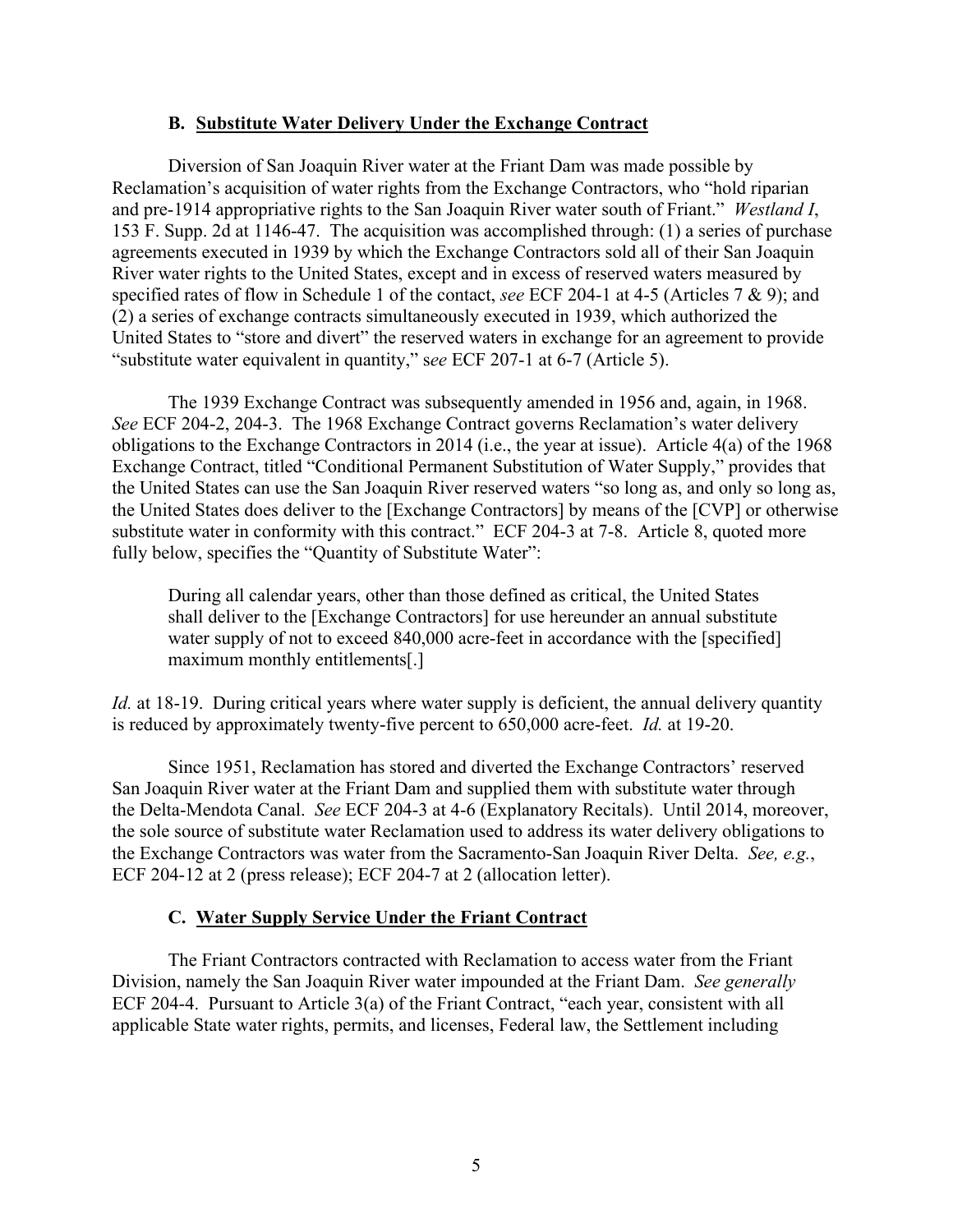the [San Joaquin River Restoration Settlement Act  $(SJRRSA)^{10}$ ], and subject to the provisions set forth in Articles 12 and 13 of this Contract, the Contracting Officer shall make available" specified quantities of water to plaintiffs. *See* ECF 204-4 at 18. Relevant here, Article 12 of the Friant Contract provides:

The Contracting Officer shall make all reasonable efforts to optimize delivery of the Contract Total subject to: . . . (ii) the requirements of Federal law and the [San Joaquin River Restoration] Settlement; and (iii) the obligations of the United States under existing contracts, or renewals thereof, providing for water deliveries from the [CVP].

*Id.* at 48 (Article 12(a)).

Article 13, in turn, memorializes Reclamation's agreement that, in operating the CVP, the Contracting Officer "will use all reasonable means to guard against a Condition of Shortage in the quantity of water to be made available to the [Friant Contractors]." *Id.* at 49 (Article 13(a)). Limiting the government's liability under this provision, Article 13(b) states:

If there is a Condition of Shortage because of errors in physical operations of the [CVP], drought, other physical causes beyond the control of the Contracting Officer or actions taken by the Contracting Officer to meet legal obligations, including but not limited to obligations pursuant to the Settlement then, except as provided in subdivision (a) of Article 19 of this Contract, no liability shall accrue against the United States or any of its officers, agents, or employees for any damage, direct or indirect, arising therefrom.

*Id.* at 50. Article 19(a), in pertinent part, provides: "Where the terms of this Contract provide for actions to be based upon the opinion or determination of either party to this Contract, said terms shall not be construed as permitting such action to be predicated upon arbitrary, capricious, or unreasonable opinions or determinations." *Id.* at 58.

Finally, Article 3(n) provides that the Friant Contractors' rights "are subject to the terms" of the Exchange Contract. *Id.* at 24. It further states, however, that

The United States agrees that it will not deliver to the Exchange Contractors thereunder the water of the San Joaquin River unless and until required by the terms of [the Exchange Contract], and the United States further agrees that it will not voluntarily and knowingly determine itself unable to deliver to the Exchange Contractors entitled thereto from water that is available or that may become available to it from the Sacramento River and its tributaries or the Sacramento-

<span id="page-5-0"></span><sup>&</sup>lt;sup>10</sup> The San Joaquin River Restoration Settlement Act, Pub L. 111-11,  $\S$  10001, 123 Stat. 991, 1349 (2009), authorized the Secretary of the Interior to implement a historic settlement to, among other things, restore river flows and salmon populations in the San Joaquin River by modifying the operations of the Friant Dam. *See Wolfsen Lan & Cattle Co. v. United States*, 98 Fed. Cl. 507, 510-11 (2011), *aff'd sub nom. Wolfsen Land & Cattle Co. v. Pac. Coast Fed'n of Fishermen's Associations*, 695 F.3d 1310 (Fed. Cir. 2012).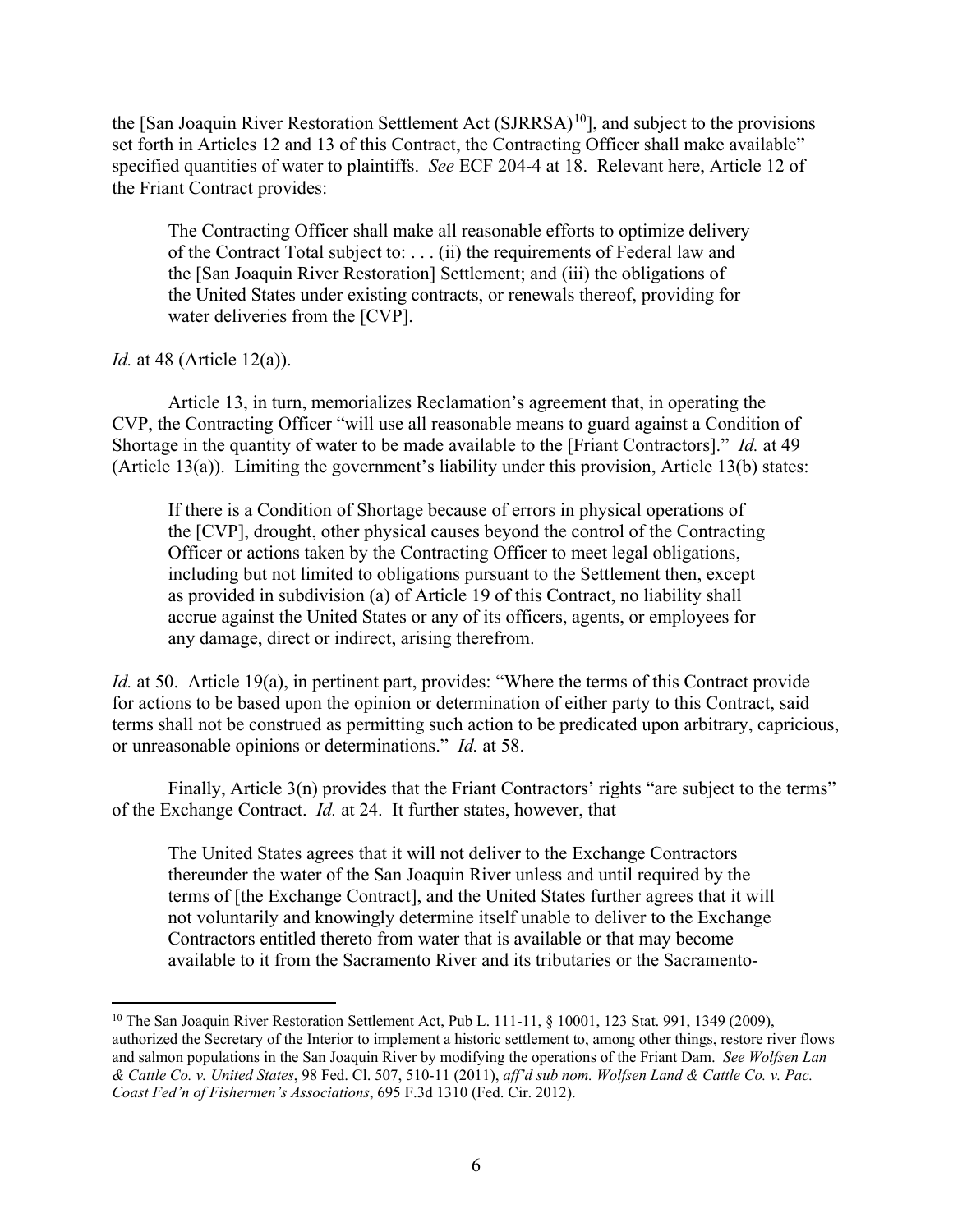San Joaquin Delta those quantities required to satisfy the obligations of the United States under said Exchange Contract and under [the Purchase Contract].

*Id.*

Since 1962, under the Friant Contract (as drafted and thereafter amended and renewed), Reclamation has supplied the Friant Contractors with San Joaquin River water impounded at the Friant Dam and stored in Millerton Lake.[11](#page-6-0) *See* ECF 204-4 at 148 (Friant Contract Resolution). In dry years with deficient water supply, Reclamation allocated and distributed to the Friant Contractors less than the quantities listed in Article 3(a). *See* ECF 207-1 at 130-39 (historical water allocations).

## **II. 2014 WATER ALLOCATIONS**

Between May 2013 and May 2014, drought conditions in California intensified from a "Category D2—Severe Drought" to a "Category D4—Exceptional Drought" (i.e., the most severe classification listed in the U.S. Drought Monitor). [12](#page-6-1) ECF 204-12 at 3; *see also* ECF 207-1 at 120. The drought caused scarce water supply with record low storage throughout California and prompted unprecedented measures in water management. *See, e.g.*, ECF 207-1 at 120-21.

## **A. Water Allocation to the Exchange Contractors**

On February 15, 2014, as required under Article 8 of the Exchange Contract, Reclamation informed the Exchange Contractors of its determination that 2014 was a critical year, predicting that it could allocate "336,000 acre-feet rather than the maximum 650,000 acre-feet critical year entitlement." *Id.* at 121; ECF 204-3 at 19. In a May 13, 2014 update letter to the Exchange Contractors, Reclamation announced that "[d]ue to continued drought and unique hydrology, Reclamation will for the first time provide water from both Delta and San Joaquin River sources" and "anticipates being able to meet [the] critical year demands for the months of April through October which totals 529,000 [acre-feet]." ECF 204-7 at 2.

As of May 14, 2014, there were 279,605 acre-feet of water stored in Millerton Lake. ECF 204-13 at 2. The following day, and continuing through September 2014, Reclamation released water from the Friant Dam into the San Joaquin River for delivery to the Exchange Contractors. *See* ECF 204-12 at 2; ECF 207-1 at 115 (Milligan Decl. ¶ 28) ("these releasees began May 15"); ECF 207-1 at 161 (Milligan Dep. Tr. at 119:19-22) ("October, November, December . . . no releases were made from Millerton for [E]xchange [C]ontractor purposes."). In total, Reclamation delivered approximately 540,000 acre-feet of water to the Exchange Contractors in 2014, of which roughly 209,000 acre-feet were from Millerton Lake and released

<span id="page-6-0"></span> $11$  The beginning year 1962 is recorded in the representative Friant Contract submitted by plaintiffs, which involves the Arvin-Edison Water Storage District. *See* ECF 204-4 at 5 (3rd Explanatory Recital).

<span id="page-6-1"></span> $12$  Information about and a visual description of the U.S. Drought Monitor can be found at https://droughtmonitor. unl.edu/About/WhatistheUSDM.aspx (last viewed June 2, 2022).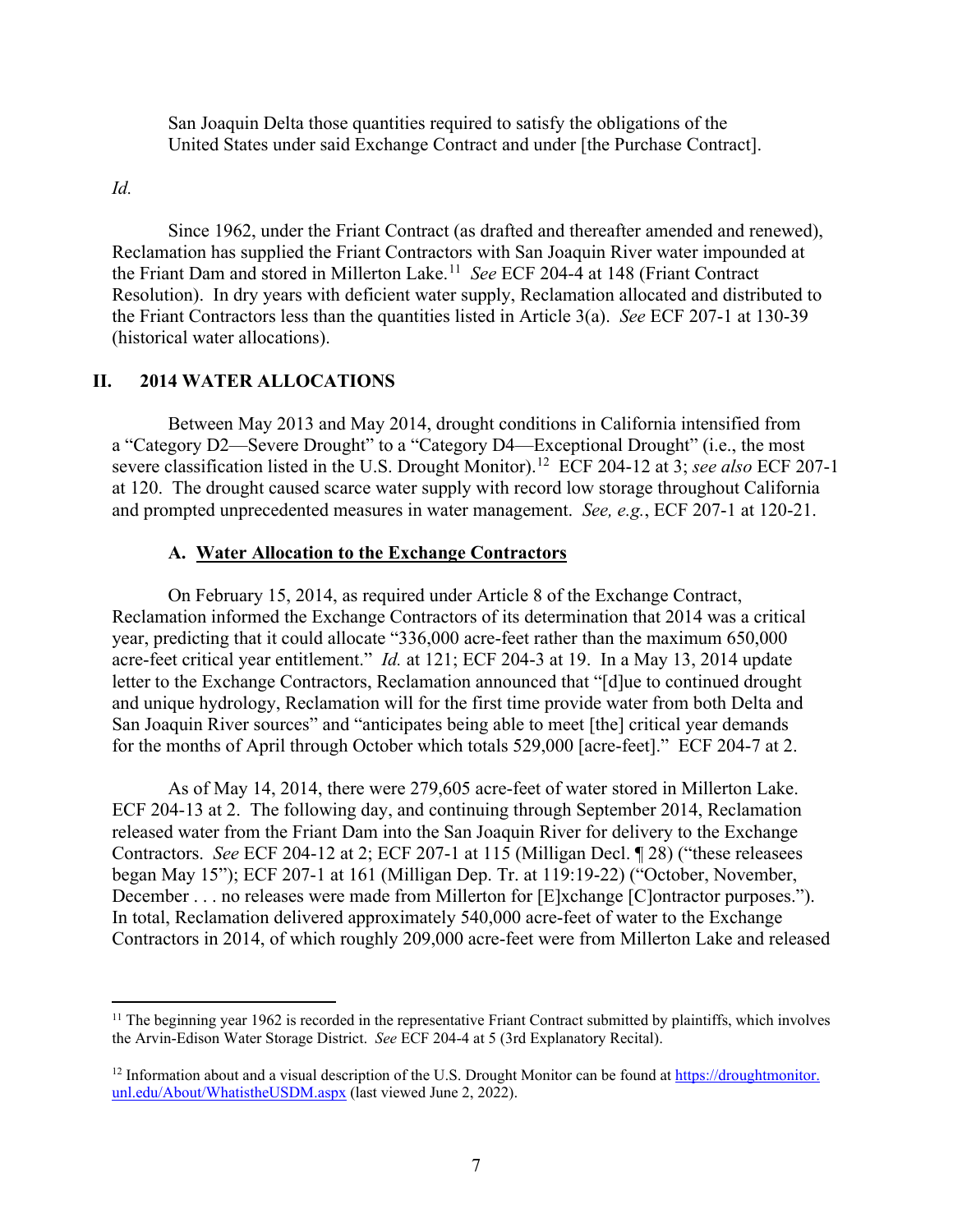at the Friant Dam,<sup>[13](#page-7-0)</sup> and the balance (roughly 331,000 acre-feet) released from the Delta-Mendota Canal.<sup>[14](#page-7-1)</sup>

# **B. Water Allocation to the Friant Contractors**

On or about March 5, 2014, as required under Article 4 of the Friant Contract, Reclamation notified plaintiffs that "based upon California Department of Water Resources' February 2014 Water [Y]ear Runoff Forecast, Reclamation had determined that the Friant Division Water supply allocation was zero percent of Class 1 and zero percent of Class 2 for other than public health and safety considerations." *See* ECF 204-8 at 3; ECF 204-4 at 25 (Article 4(a)). As of May 13, 2014, the Friant Contractors' water allocation and supply remained zero. ECF 207-1 at 134. Reclamation ultimately delivered some water to plaintiffs in 2014, including "health and safety" water and "carryover" water from the previous year's allocation. *See, e.g.*, ECF 207-1 at 160 (Jackson Dep. Tr. at 116:17-117:1). The Friant Contractors also secured 6,403 acre-feet of water through transfers from the Exchange Contractors. ECF 204-9 at 4; *see also* ECF 204-5.

# **III. BREACH OF CONTRACT CLAIM**

According to plaintiffs, in 2014, despite the drought, Reclamation had a substantial quantity of San Joaquin River water available in the Friant Division, which was captured at the Friant Dam and stored in Millerton Lake. ECF 128-1 at 31 ¶ 46. Plaintiffs allege, however:

In 2014, the United States breached Plaintiffs' water supply contracts by failing to make available to them the quantities required by Article  $3[(a)]$  of their contracts. . . .

[T]he United States erroneously determined and asserted that it was required under the terms of the Exchange Contract to provide Defendant-Intervenors, the Exchange Contractors, nearly all the waters of the San Joaquin River available in the Friant Division as substitute water. . . .

*Id.* at 31-32 ¶¶ 46-47. Asserting that the Exchange Contractor allocations exceeded the contractually required amount, plaintiffs maintain that Reclamation's actions breached Articles 3(a) and 3(n) of the Friant Contract. *Id.* at 31-33 ¶¶ 45-48. For plaintiffs, the breach of contract analysis begins and ends with Articles 3(a) and 3(n) of the Friant Contract read in tandem with Article 4 of the Exchange Contract.

<span id="page-7-0"></span><sup>&</sup>lt;sup>13</sup> The total releases at the Friant Dam were 278,400 acre-feet, but due to conveyance losses only 209,000 acre-feet reached the Mendota Pool for delivery to the Exchange Contractors. ECF 204-15 at 3 (Jackson Dep. Tr. at 39:3-18); ECF 204-14 at 2 (Steiner Dep. Tr. at 42:12-23).

<span id="page-7-1"></span> $14$  Although not material to the liability issues resolved herein, the record includes a slightly different accounting of the water delivered to the Exchange Contractors in 2014. *See* ECF 189-2 at 2 (Steiner Decl. ¶ 4) ("As a matter of record, in 2014 the Exchange Contractors received delivery of 551,436 acre-feet of water, a deficiency of almost 99,000 acre-feet of water.").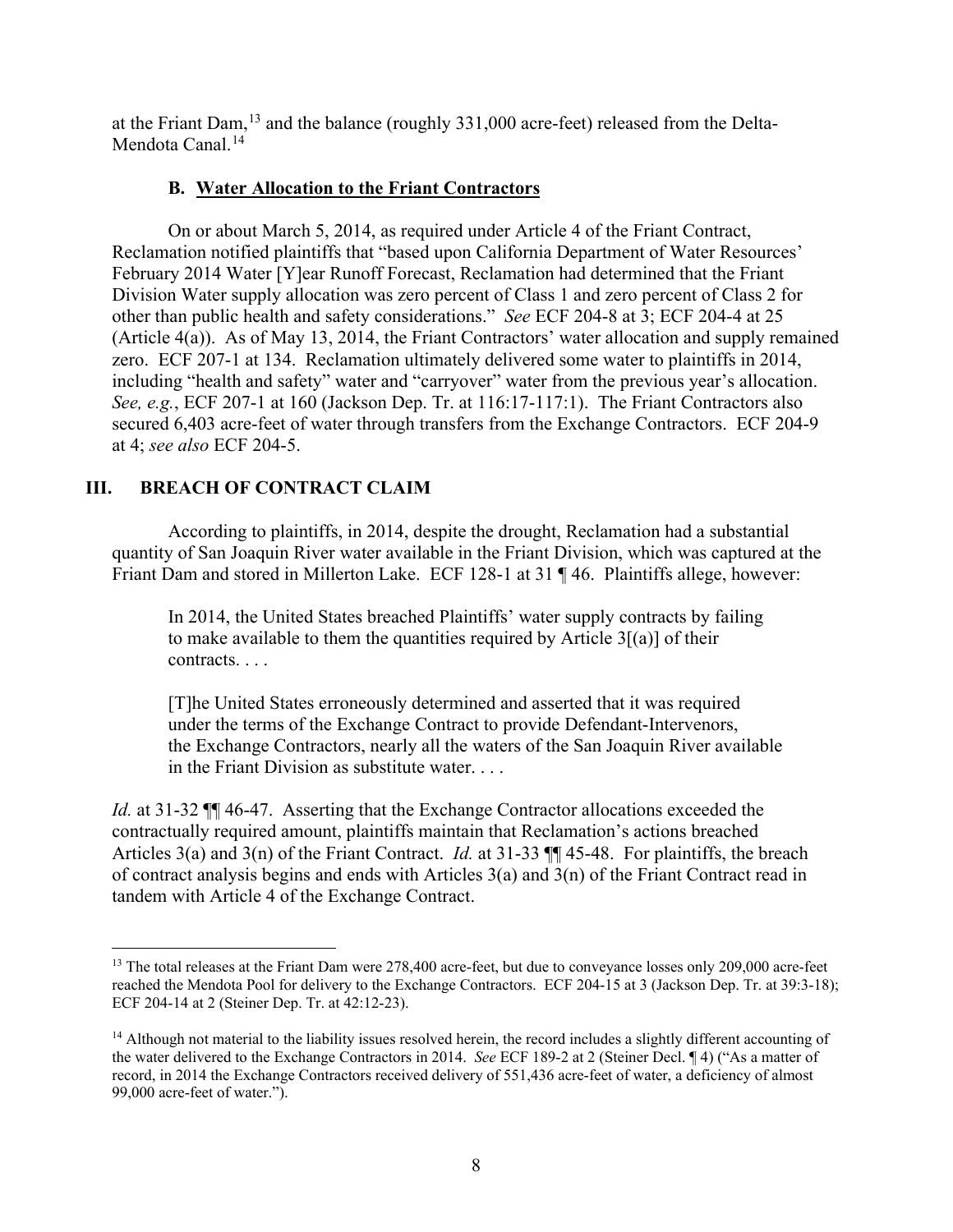Defendant and defendant-intervenors counter that under the express terms of the Friant Contract, the Exchange Contractors have superior CVP water rights to those of the Friant Contractors, and that Article 8 of the Exchange Contract required Reclamation to deliver to the Exchange Contractors the water delivered in 2014. Invoking Articles 13 and 19 of the Friant Contract, defendant and defendant-intervenors further aver that Reclamation's actions are immune or, at least, the Contracting Officer's water allocation decisions—including using San Joaquin River water as substitute water to satisfy the Exchange Contractors' superior entitlements—are subject to a highly deferential "arbitrary, capricious, or unreasonable" standard of review. Lastly, defendant and defendant-intervenors maintain that Article 4(b) of the Exchange Contract was not triggered because at no time in 2014 was Reclamation "unable" to deliver water to the Exchange Contractors from non-San Joaquin River sources.

## **DISCUSSION**

## **I. LEGAL STANDARDS**

#### **A. Cross-Motions for Summary Judgment**

Summary judgment is appropriate "if the movant shows that there is no genuine dispute as to any material fact and the movant is entitled to judgment as a matter of law." RCFC 56(a). A "genuine dispute" exists where a reasonable factfinder "could return a verdict for the nonmoving party." *Anderson v. Liberty Lobby, Inc.*, 477 U.S. 242, 248 (1986). "[M]aterial fact[s]," in turn, are those that might "affect the outcome of the suit." *Id.* In deciding motions for summary judgment, particularly where, as here, the parties filed cross-motions for summary judgment, the Court must draw all inferences in the light most favorable to the nonmoving party. *Matsushita Elec. Indus. Co. v. Zenith Radio Corp.*, 475 U.S. 574, 587-88 (1986) (quoting *United States v. Diebold, Inc.*, 369 U.S. 654, 655 (1962)); *see Mingus Constructors, Inc. v. United States*, 812 F.2d 1387, 1391 (Fed. Cir. 1987).

The moving party bears the initial burden to demonstrate the absence of any genuine issue of material fact. *See Celotex Corp. v. Catrett*, 477 U.S. 317, 323 (1986). That burden can be met by showing "there is an absence of evidence to support the nonmoving party's case." *Dairyland Power Co-op. v. United States*, 16 F.3d 1197, 1202 (Fed. Cir. 1994) (citing *Celotex*, 477 U.S. at 325). "Once the moving party has satisfied its initial burden, the opposing party must establish a genuine issue of material fact and cannot rest on mere allegations, but must present actual evidence." *Crown Operations Int'l, Ltd. v. Solutia Inc.*, 289 F.3d 1367, 1375 (Fed. Cir. 2002) (citing *Anderson*, 477 U.S. at 248). Summary judgment is warranted when "the record taken as a whole could not lead a rational trier of fact to find for the non-moving party." *Matsushita*, 475 U.S. at 587.

## **B. Breach of Contract Claim**

"To recover for breach of contract, a party must allege and establish: (1) a valid contract between the parties, (2) an obligation or duty arising out of the contract, (3) a breach of that duty, and (4) damages caused by the breach." *San Carlos Irrigation & Drainage Dist. v. United States*, 877 F.2d 957, 959 (Fed. Cir. 1989) (citations omitted). Here, the parties do not dispute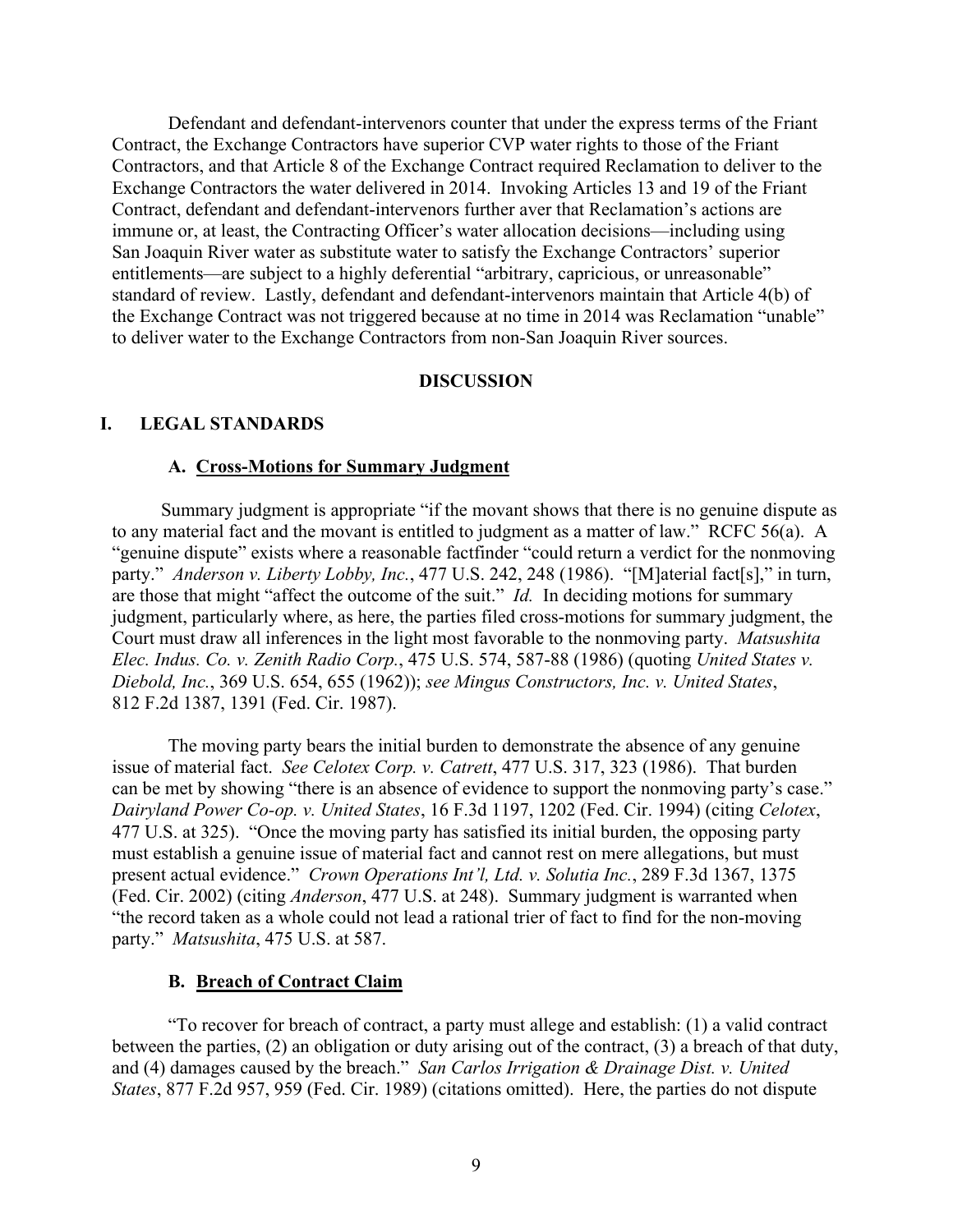the validity of the Friant Contract or the Exchange Contract. Instead, the dispute centers on the interpretation of the relevant provisions in these contracts regarding Reclamation's water delivery obligations to the Friant Contractors vis-à-vis the Exchange Contractors. "Contract interpretation is a question of law generally amenable to summary judgment." *Varilease Tech. Grp., Inc. v. United States*, 289 F.3d 795, 798 (Fed. Cir. 2002).

In interpreting a contract, the court must begin with "the plain language of the written agreement." *Hercules Inc. v. United States*, 292 F.3d 1378, 1380 (Fed. Cir. 2002) (citation omitted). "If a contract provision is clear and unambiguous, the court may not resort to extrinsic evidence to interpret it." *Premier Off. Complex of Parma, LLC v. United States*, 916 F.3d 1006, 1011 (Fed. Cir. 2019) (citing *McAbee Const. Inc. v. United States*, 97 F.3d 1431, 1435 (Fed. Cir. 1996)). When the contract provision is ambiguous, the court "may appropriately look to extrinsic evidence to aid in [the] interpretation of the contract." *Metro. Area Transit, Inc. v. Nicholson*, 463 F.3d 1256, 1260 (Fed. Cir. 2006) (citing cases). To demonstrate ambiguity, however, "it is not enough that the parties differ in their respective interpretations of a contract term. . . . Rather, both interpretations must fall within a 'zone of reasonableness.'" *Metric Constructors, Inc. v. Nat'l Aeronautics & Space Admin.*, 169 F.3d 747, 751 (Fed. Cir. 1999) (citation and quotation omitted).

Further, the court "must interpret [a contract] as a whole and 'in a manner which gives reasonable meaning to all its parts and avoids conflict or surplusage of its provisions.'" *Gardiner, Kamya & Assocs., P.C. v. Jackson*, 467 F.3d 1348, 1353 (Fed. Cir. 2006) (citations omitted); *accord McAbee Const.*, 97 F.3d at 1435 ("We must interpret the contract in a manner that gives meaning to all of its provisions and makes sense."). "An interpretation that gives meaning to all parts of the contract is to be preferred over one that leaves a portion of the contract useless, inexplicable, void, or superfluous." *NVT Techs., Inc. v. United States*, 370 F.3d 1153, 1159 (Fed. Cir. 2004) (citation omitted).

# **II. ALLEGED BREACH OF THE FRIANT CONTRACT**

Central to plaintiffs' breach of contract claim is the nature and scope of Article 3(a) of the Friant Contract. Titled "Water to be Made Available and Delivered to the Contractor," Article 3(a) provides:

During each Year, consistent with all applicable State water rights, permits, and licenses, Federal law, the Settlement including the SJRRSA, and subject to the provisions set forth in Articles 12 and 13 of this Contract, the Contracting Officer shall make available for delivery to the Contractor from the Project 40,000 acre-feet of Class 1 Water and 311,675 acre-feet of Class 2 Water for irrigation and M&I purposes. The quantity of Water Delivered to the Contractor in accordance with this subdivision shall be scheduled and paid for pursuant to the provisions of Articles 4 and 7 of this Contract.

ECF 204-4 at 18. Plaintiffs' breach of contract claim is based upon Reclamation's failure to deliver Class I Water, defined in Article 1(d) of the Friant Contract: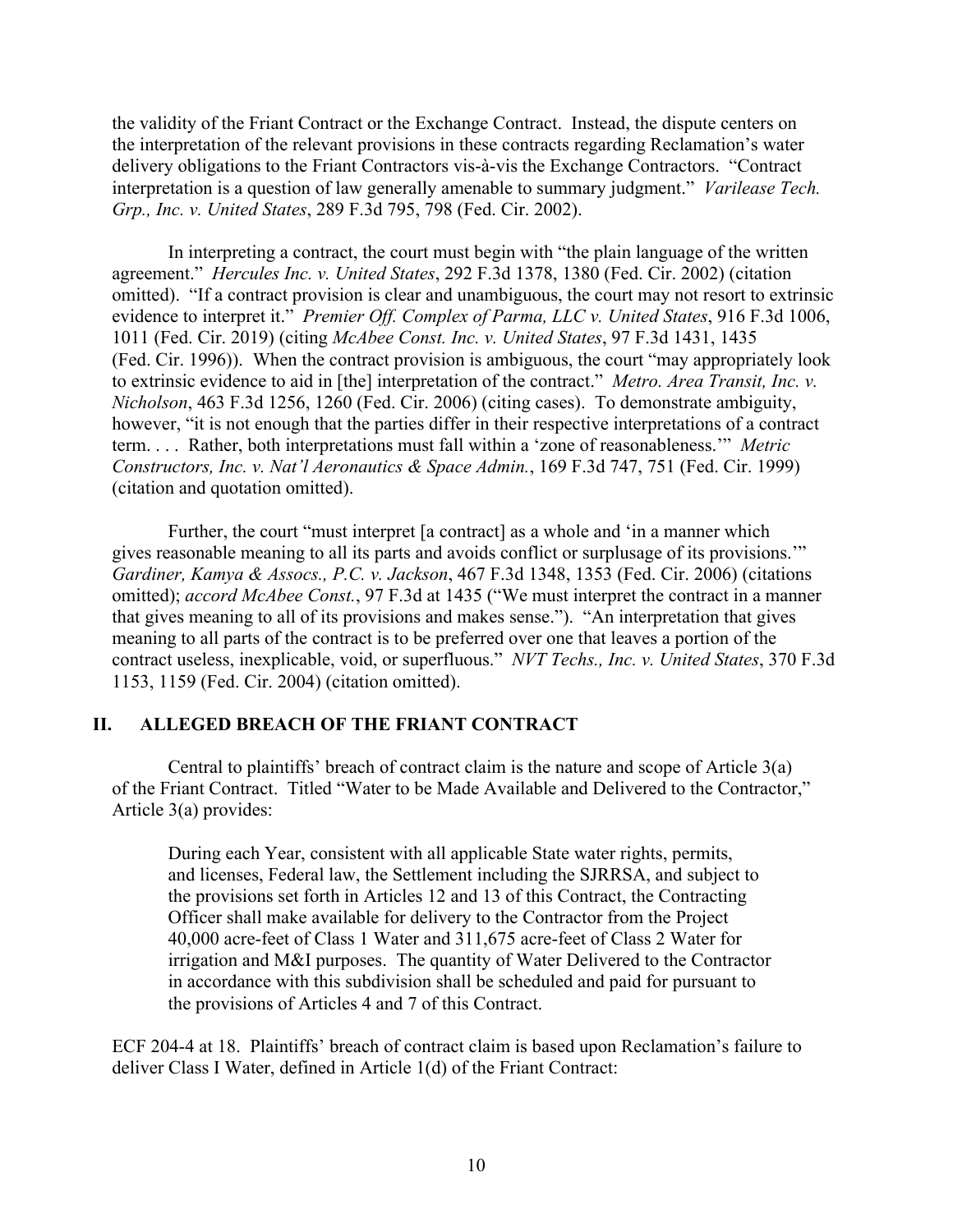"Class I Water" shall mean that supply of water stored in or flowing through Millerton Lake which, *subject to the contingencies hereinafter described in Articles 3, 12, and 13 of this Contract*, will be available for delivery from Millerton Lake and the Friant-Kern and Madera Canals as a dependable water supply during each Year[.]

*Id.* at 10 (emphasis added). Plaintiffs maintain that the inclusion of the obligatory phrase "*shall* make available for delivery" in Article 3(a) of the Friant Contract entitled them to 40,000 acre-feet of Class 1 Water originating from the San Joaquin River and that Reclamation's zero-allocation in 2014 constituted a breach.<sup>[15](#page-10-0)</sup>

Plaintiffs attempt to bolster their argument by citing Article 3(n) of the Friant Contract, which provides:

The rights of the Contractor under this Contract are subject to the terms of the [Exchange Contract of 1939], as amended. The United States agrees that it will not deliver to the Exchange Contractors thereunder waters of the San Joaquin River unless and until required by the terms of said contract, and the United States further agrees that it will not voluntarily and knowingly determine itself unable to deliver to the Exchange Contractors entitled thereto from water that is available or that may become available to it from the Sacramento River and its tributaries or the Sacramento-San Joaquin Delta those quantities required to satisfy the obligations of the United States under said Exchange Contract and under [the Purchase Contract of 1939].

ECF 204-4 at 24. More specifically, plaintiffs highlight the second sentence of Article 3(n), which constrains Reclamation's use of San Joaquin River water to satisfy its water delivery obligations under the Exchange Contract.

Despite the contract's use of the modal verb "shall," the plain language of Article 3(a) makes clear that the Friant Contractors' expected water deliveries are subordinate to the following: state water rights, permits, and licenses; federal law; the SJRRSA; and, most relevant here, "the *provisions set forth in Articles 12 and 13* of this Contract." *See* ECF 204-4 at 18 (emphasis added). Article 12(a), quoted more fully above, subordinates the Friant Contractors' contractual rights to, inter alia, "the obligations of the United States under existing contracts, or renewals thereof, providing for water deliveries from the [CVP]." *Id.* at 48. Article 13(b), also quoted more fully above, further exempts Reclamation from the otherwise required deliveries to the Friant Contractors during a "Condition of Shortage" attributable to, among other things, "drought . . . or actions taken by the Contracting Officer to meet legal obligations." *Id.* at 50; *id.* at 10 ("Condition of Shortage" defined as a "condition respecting the CVP" causing a lesser delivery). The above-quoted definition of "Class I Water" in Article 1(d) similarly notes

<span id="page-10-0"></span><sup>&</sup>lt;sup>15</sup> In defining "Class 2 Water," Article 1(e) of the Friant Contract contains the following disclaimer, rendering any claimed entitlement unenforceable on its face: "Because of its uncertainty as to availability and time of occurrence, such water will be undependable in character and will be furnished *only if, as, and when it can be made available as determined by the Contracting Officer*[.]" ECF 204-4 at 10 (emphasis added).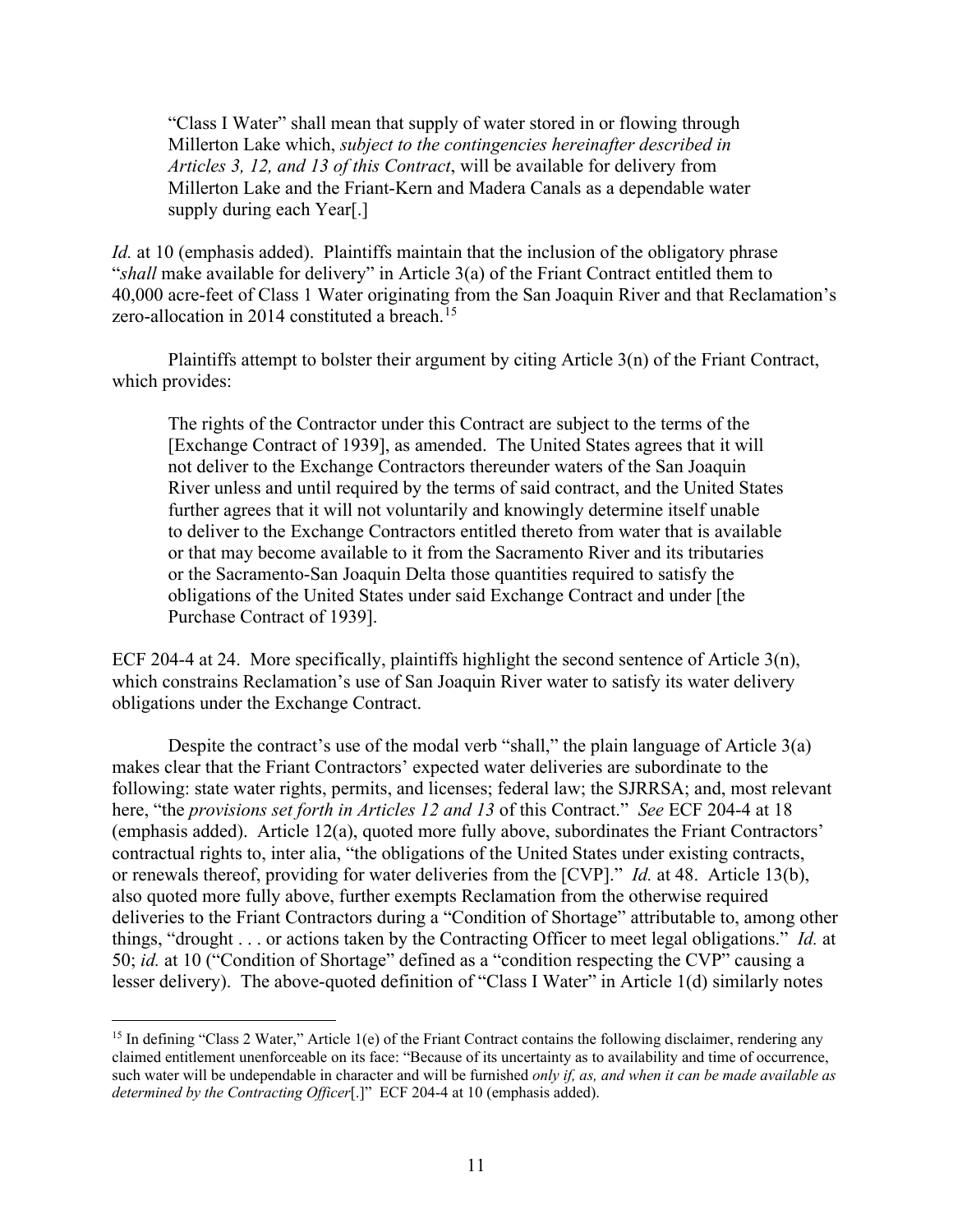that the Friant Contractors' water delivery is "subject to the contingencies hereinafter described in Articles 3, 12, and 13 of this Contract." *Id.* at 10.

Moreover, despite the language in the second sentence of Article 3(n) relegating Reclamation's use of San Joaquin River waters under the Exchange Contract to last resort status, the first sentence reinforces the fact that the contractual rights of the Friant Contractors are subordinate to those of the Exchange Contractors. *Id.* at 24. In other words, at all times, the Exchange Contractors have a superior claim to CVP water than do the Friant Contractors. Article 3(n) simply requires Reclamation to exhaust other sources of CVP water prior to tapping into San Joaquin River water to satisfy the government's first-in-time, first-in-right delivery obligations to the Exchange Contractors. This exhaustion requirement—not negotiated as part of the Exchange Contract—nevertheless inures to the benefit of the Friant Contractors in giving them the best chance at maximum Class I water delivery by requiring Reclamation to look elsewhere first.<sup>16</sup> However, it does not flip the narrative and prioritize the Friant Contractors' contractual rights over the Exchange Contractors when it comes to San Joaquin River water.

The qualifying clauses included throughout the relevant articles of the Friant Contract (quoted above)—negotiated and agreed to by the Friant Contractors—curtail the impact and effect of the "shall make available for delivery" language of Article 3(a) and must be accorded proper meaning. *Metric Constructors*, 169 F.3d at 753 ("Courts prefer . . . an interpretation of a contract that gives effect to all its terms and leaves no provision meaningless.") (citing *United States v. Johnson Controls, Inc.*, 713 F.2d 1541, 1555 (Fed. Cir. 1983)); *accord NVT Techs.*, 370 F.3d at 1159 ("When interpreting the contract, the document must be considered as a whole and interpreted so as to harmonize and give reasonable meaning to all of its parts.") (citing *McAbee Constr.*, 97 F.3d at 1434-35).

Review of the historical context explains the rationale for the agreement memorialized in Article 3(n). As noted above, the Friant Contractors' access to San Joaquin River water derives from the construction of the Friant Dam and the Millerton Lake reservoir as part of the complex and interrelated CVP infrastructure. San Joaquin River water impounded at the Friant Dam is the only source that Reclamation uses to supply water to the Friant Contractors, which refreshes the often-parched land tracts they and their customers occupy. *See Gustine Land & Cattle Co. v. United States*, 174 Ct. Cl. 556, 560-61, 576-78 (1966) (describing origin and planning of the CVP and uses of San Joaquin River water); ECF 204-4 at 6 (5th & 6th Explanatory Recitals). To do so, Reclamation necessarily acquired the rights to use San Joaquin River water from the Exchange Contractors. *See Gustine Land*, 174 Ct. Cl. at 579-80 (describing Reclamation's acquisition of rights from the Exchange Contractors); *Westland I*, 153 F. Supp. 2d at 1146 ("Absent the cooperation of the Exchange Contractors, this diversion [of San Joaquin River water at the Friant Dam] would not be possible . . . ."). This critical acquisition required the simultaneous execution of two contracts: a purchase of rights to water in excess of waters reserved for cropland irrigation (Purchase Contract); and a commitment to supply "substitute

<span id="page-11-0"></span><sup>&</sup>lt;sup>16</sup> Reclamation's last resort option to use San Joaquin River water to satisfy the government's obligations under the Exchange Contract is underscored by the last sentence of Article  $3(n)$ ; specifically, the contractual provision identifies alternative sources of substitute water and compels Reclamation to consider not only existing water but "water . . . that may become available." ECF at 204-4 at 24.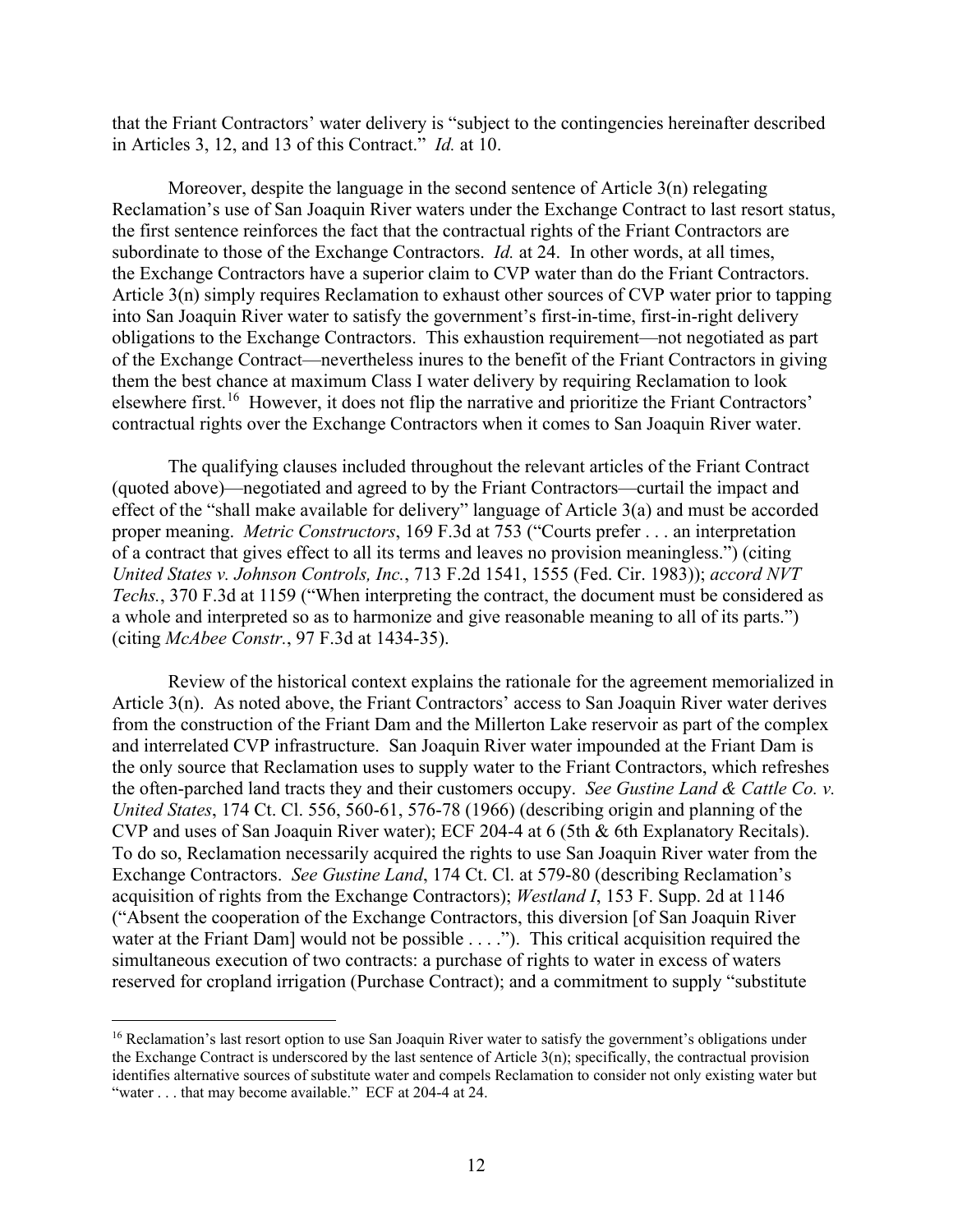water" in exchange for using the reserved waters (Exchange Contract). *See Gustine Land*, 174 Ct. Cl. at 579-581 (discussing Reclamation's agreements with the Exchange Contractors).

The right to use the San Joaquin River reserved waters acquired by the government through the 1939 Exchange Contract was and remains conditional, requiring a continuous supply of substitute water to the Exchange Contractors. Article 7 of the original Exchange Contract, titled "Substitute Waters," provides that the United States may use the reserved waters of the San Joaquin River otherwise belonging to the Exchange Contractors "only during those periods when a substitute water supply as [therein] defined is being furnished to the [Exchange Contractors]." ECF 207-1 at 7. Although the phrasing of the quoted contract provision evolved in the 1956 and 1968 amendments, the Exchange Contractors retained their entitlement to a continuous supply of substitute water as a condition for allowing Reclamation to use the reserved waters. Article 12(a) of the 1956 Exchange Contract, titled "Conditional Permanent Substitution of Water Supply," provides:

The United States may hereafter, either in whole or in part, store, divert, dispose of and otherwise use, within and without the watershed of the aforementioned San Joaquin River, the aforesaid reserved waters of said river for beneficial use by others than the [Exchange Contractors] *so long as, and only so long as, the United States does deliver to the [Exchange Contractors] by means of the [CVP] or otherwise substitute water in conformity with this contract*.

ECF 204-2 at 6 (emphasis added). Article 4(a) of the 1968 Exchange Contract includes identical language. *Compare* ECF 204-3 at 7-8 *with* ECF 204-2 at 6.

By agreeing to this conditional exchange, the Exchange Contractors never relinquished their superior rights to San Joaquin River water. In fact, the Exchange Contracts specifically preserved them. Article 12 of the 1939 Exchange Contract, titled "Construction of Contract," pointedly states:

This contract shall never be construed as a conveyance, abandonment or waiver of any water right, or right to the use of water of the [Exchange Contractors], or as conferring any right whatsoever upon any person, firm or corporation not a party to this contract, or to affect or interfere in any manner with any right of the [Exchange Contractors] to the use of the waters of the San Joaquin River, its channels, sloughs and tributaries, except to and in favor of the United States to the extent herein specifically provided.

ECF 207-1 at 17-18. Identical provisions are found in the 1956 and 1968 Exchange Contracts. *Compare id. with* ECF 204-2 at 26-27 (Article 24 of the 1956 Exchange Contract) *and* ECF 204- 3 at 32 (Article 16 of the 1968 Exchange Contract). The Exchange Contract, as originally executed and thereafter amended, also requires Reclamation to place all third parties, like the Friant Contractors, on written notice of the Exchange Contractors' reserved and superior rights when contracting for the use of San Joaquin River water, or memorialize the Exchange Contractors' superior rights in the subordinate contracts. *See* ECF 207-1 at 14 (Article 7(k) of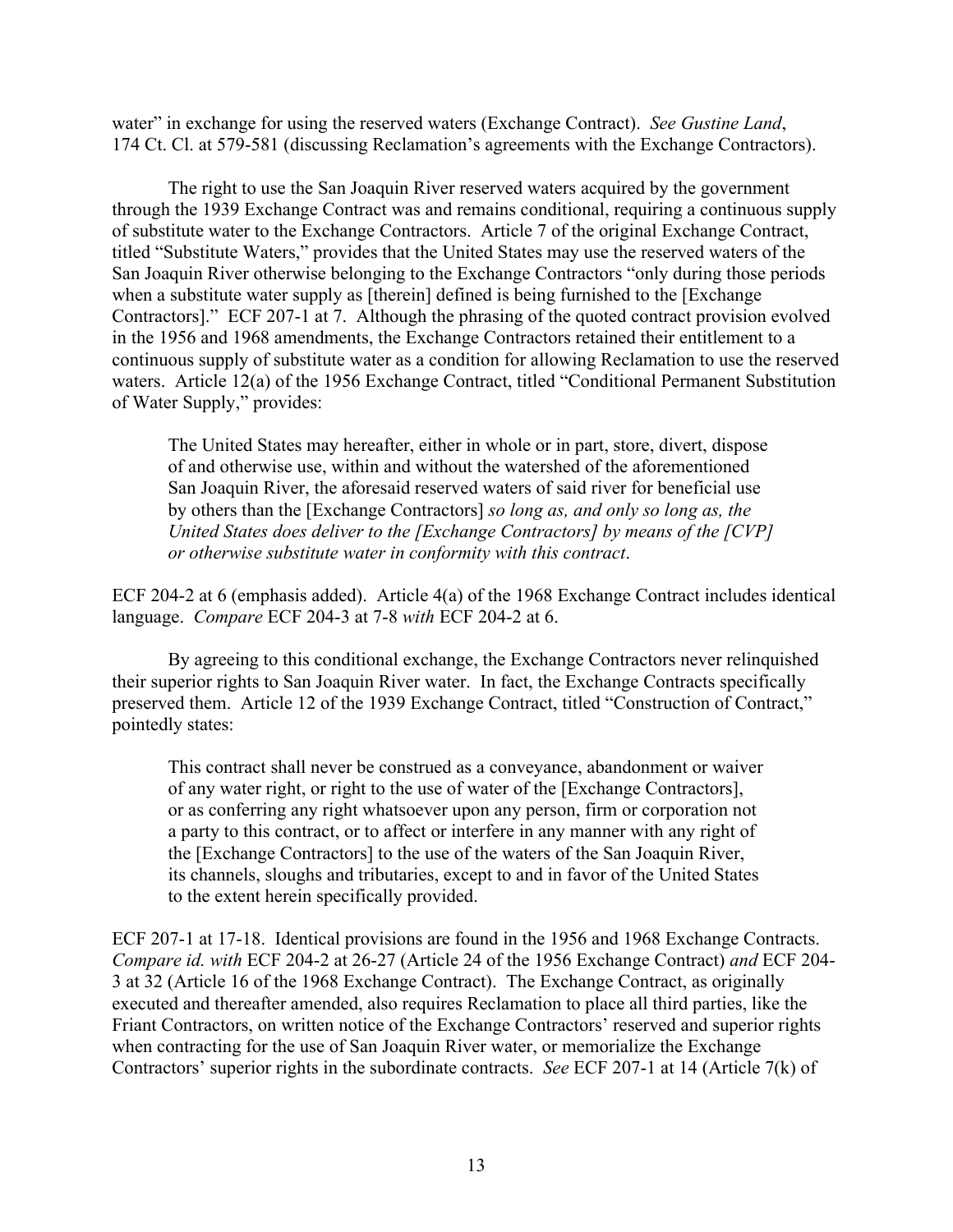the 1939 Exchange Contract); ECF 204-2 at 7 (Article 12(d) of the 1956 Exchange Contract); ECF 204-3 at 9 (Article 4(d) of the 1968 Exchange Contract).

In subsequently relegating Reclamation's use of San Joaquin River water under the Exchange Contract to last resort status in Article 3(n) of the 2010 Friant Contract, Reclamation was able to repurpose the water for the Friant Contractors' and other CVP purposes while, concomitantly, preserving the Exchange Contractors' reserved and superior rights. Nonetheless, when faced with competing demands and scarce supply, as experienced in 2014, Reclamation must afford the Exchange Contractors superior entitlement to CVP water. *See Westlands Water Dist. v. Patterson*, 864 F. Supp. 1536, 1546-47 (E.D. Cal. 1994) (discussing superiority of Exchange Contractors' contractual rights to CVP water over other contractors, including the Friant Contractors).

Article 4 of the Friant Contract, titled "Time for Delivery of Water," further undermines plaintiffs' claimed entitlement. As required under Article 4(a), in mid to late February of each year, Reclamation's Contracting Officer is required to announce to the Friant Contractors the government's "initial declaration of the Water Made Available."[17](#page-13-0) ECF 204-4 at 25. Updated at least monthly, the Contracting Officer's declarations are "based on then-current operational and hydrologic conditions." *Id.* The Friant Contractors, in response and in accord with Article 4(b), submit written water delivery schedules, by month, that are "satisfactory to the Contracting Officer." *Id.* Article 4(d), moreover, references the subordination clauses included in Article 3(a) and that the water delivery be made, "[p]rovided, [t]hat the total amount of water requested in that schedule or revision *does not exceed the quantities announced by the Contracting Officer* . . . *and the Contracting Officer determines that there will be sufficient capacity* available in the appropriate Friant Division Facilities . . . ." *Id.* at 26 (emphases added). Thus, consistent with the contractual provisions cited above, Article 4 limits Reclamation's quantitative water delivery obligations to the Friant Contractors by taking into account the Contracting Officer's assessment of current operational needs and hydrologic conditions. Reclamation's obligations are not dictated by plaintiffs' isolated, out-of-context, citation to the "shall make available for delivery" clause in Article 3(a). *See Wi-LAN USA, Inc. v. Ericsson, Inc.*, 574 F. App'x 931, 937 (Fed. Cir. 2014) ("In interpreting an unambiguous contract, the court is to consider its particular words not in isolation but in the light of the obligation as a whole and the intention of the parties as manifested thereby.") (cleaned up); *see, e.g.*, *Tehama-Colusa Canal Auth. v. U.S. Dep't of Interior*, 819 F. Supp. 2d 956, 965, 988 (E.D. Cal. 2011) ("The Bureau [of Reclamation] has contractual authority and administrative discretion over how it provides water service among the CVP's water and power-users, and how it picks its priorities among them." (citation omitted)).

For these reasons, Article 3 of the Friant Contract, read in context and in harmony with the surrounding and interrelated contractual provisions, cannot be interpreted to entitle the Friant Contractors to Class I San Joaquin River water without regard to their documented subordination to, among other competing interests, the contractual rights of the Exchange Contractors. *See,* 

<span id="page-13-0"></span><sup>&</sup>lt;sup>17</sup> Article 1(ji) defines "Water Made Available" as "the estimated amount of Project Water that can be delivered to the Contractor for the upcoming Year as declared by the Contracting Officer, pursuant to subdivision (a) of Article 4 of this Contract[.]" ECF 204-4 at 16.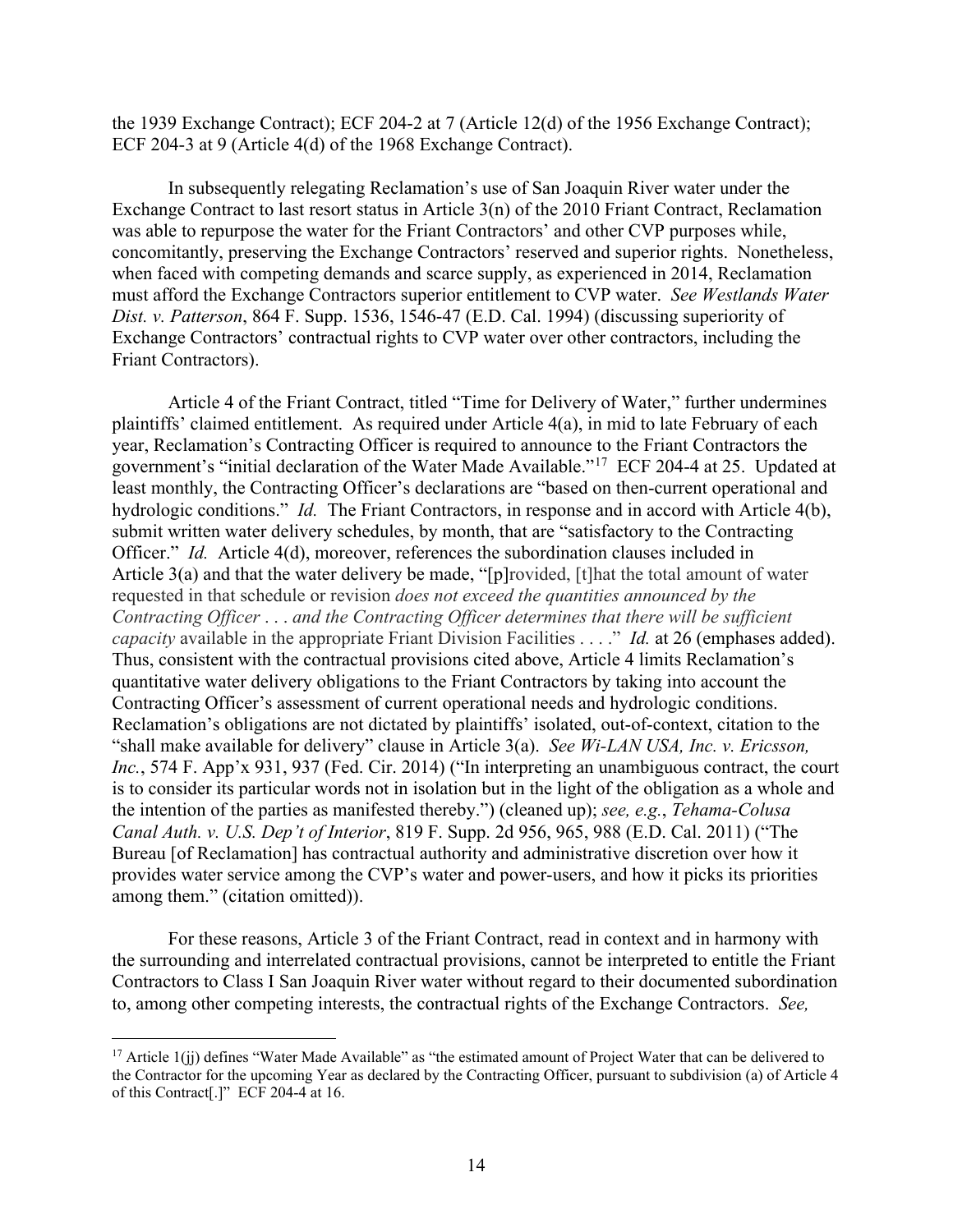*e.g.*, *United Int'l Investigative Servs. v. United States*, 109 F.3d 734, 738 (Fed. Cir. 1997) (rejecting contract requirements interpretation because it "conflicted facially" with another contract provision).

Plaintiffs' reliance on *Stockton East* is similarly misplaced. In *Stockton East*, relevant to Reclamation's water delivery obligation, the pertinent portion of the contract at issue provides:

The United States shall make available to the Contractor the annual quantities of agricultural water, up to a maximum quantity of 80,000 acre-feet, as specified in the schedule submitted by the Contractor in accordance with Article 4 and the Contractor shall pay for said water in accordance with Article 5: Provided, That the United States shall make available and the contractor shall pay for, as a minimum, such quantities of agricultural water specified below:

. . .

[F]or years nine and 10 the minimum quantity of 56,000 acre-feet. . . . Each year beginning in the eleventh year and continuing for the remaining contract term the quantity of water schedule in the eleventh year, which quantity shall be at least equal to or greater than the quantity made available and paid for in the tenth year. . . .

*Stockton E. Water Dist. v. United States* (*Stockton IV)*, 761 F.3d 1344, 1350 (Fed. Cir. 2014); *see also Stockton E. Water Dist. v. United States* (*Stockton I)*, 75 Fed. Cl. 321, 364-65 (reciting and interpreting relevant contractual language). Based on the above-quoted contractual language, this Court concluded: "The Build-Up Schedule contained in Article 3 of the 1983 Contracts provides for *a minimum annual supply* that specifies that [identified] water needs are to be addressed." *Stockton E. Water Dist. v. United States (Stockton II)*, 76 Fed. Cl. 470, 488 (2007) (emphasis added); *see also Stockton E. Water Dist. v. United States (Stockton III)*, 109 Fed. Cl. 460, 466-67 (2013) (reiterating that the relevant contract provisions "provide the following Build-Up Schedule of annual minimum quantities of water (in acre-feet) that Reclamation was obligated to make available from 1993 through 2004"). Ultimately, "[t]his Court found that Reclamation's failure to provide the minimum quantities of water listed in the Build-Up Schedule violated the requirements of Article 3, but held that Reclamation would not be liable for breach if it had a valid excuse under the Contracts for its non-performance." *Stockton III*, 109 Fed. Cl. at 467 (citing *Stockton II*, 76 Fed. Cl. at 489; *Stockton I*, 75 Fed. Cl. at 365-66). On appeal, the Federal Circuit affirmed the above finding, explaining: "Based on the plain language of the contract, discussing Reclamation's obligation to 'make available' certain quantities of water, we agree with the way in which the trial court defined the breach in this case . . . ." *Stockton IV*, 761 F.3d at 1351.

The Friant Contract presented in this case differs from the contract terms at issue in *Stockton East* in at least two material aspects. First, the Class I water to be made available to the Friant Contractors, capped at 40,000 acre-feet, remained subject to the Contracting Officer's assessment of current operational needs and hydrologic conditions; in contradistinction, the *Stockton East* plaintiffs were entitled to an increasing schedule "of annual minimum quantities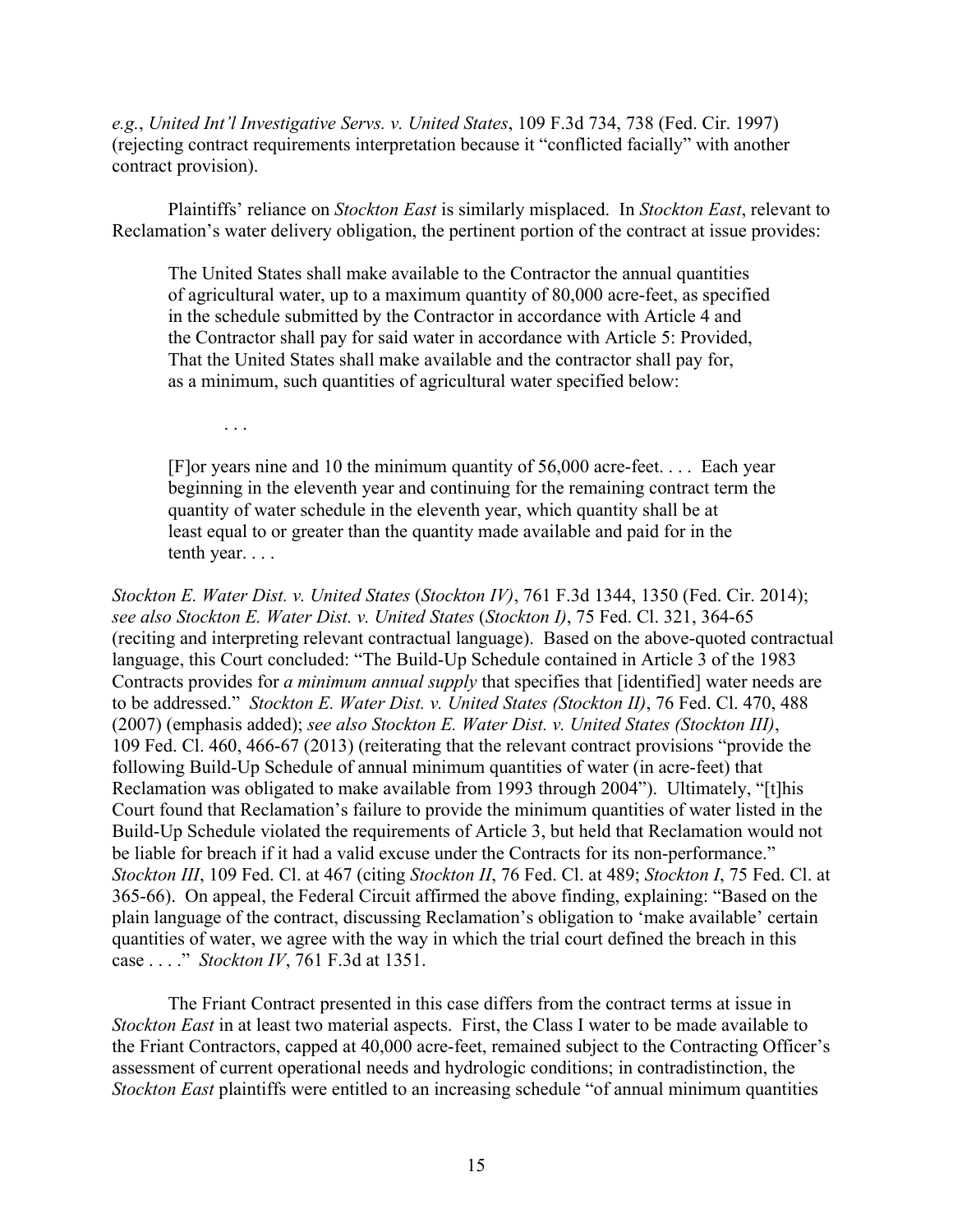of water (in acre-feet) that Reclamation was obligated to make available from 1993 through 2004." *Compare* ECF 204-4 at 18, 25 *with Stockton III*, 109 Fed. Cl. at 466-67. Second, the Friant Contractors' contractual rights are unequivocally subordinated to, among other competing interests, the contractual rights of the Exchange Contractors, whereas the water supply contracts in *Stockton East* contained no similar subordination clauses. *Compare* ECF 204-4 at 18, 24 (examined above) *with Stockton II*, 76 Fed. Cl. at 489 (annual minimum purchase and supply schedules "subject to two conditions" involving schedules to *exceed* required minimum and application of minimum requirements in relevant years).

Plaintiffs' focus on the claimed availability of 279,600 acre-feet of San Joaquin River water Reclamation pooled and stored in Millerton Lake in the Spring of 2014—the majority of which was released for delivery to the Exchange Contractors between May and September of 2014, *see* Tr. at 153-54, 176 (Apr. 28, 2022) (ECF 226)—is equally unavailing. Premised upon their interpretation of Article 3(a), plaintiffs assert that Reclamation should have made available to the Friant Contractors all water stored in Millerton Lake in excess of minimum pool requirements, 2013 carryover, and "health and safety" releases.<sup>[18](#page-15-0)</sup> Citing Article  $\vec{A(b)}(2)$  of the Exchange Contract in support of their argument, plaintiffs maintain that Reclamation is not "required to . . . retain water in storage" in Millerton Lake for future delivery to the Exchange Contractors and, if Reclamation engages in such practices, it risks breaching the Friant Contract.

As an initial matter, simply because a contract does not *require* a certain action, it does not necessarily follow that the contract *forbids* that action. The cited language governs the action of "*retain[ing]* water in storage in Millerton Lake" *during certain periods under limited circumstances of temporary interruption* under Article 4(b)(2) of the Exchange Contract, which as discussed *infra*, did not apply in 2014. As for the purposed risk, the Court finds the following. Reclamation's operational supply and deliver decisions are based upon forecasting and subject to updates based on changes in operational and hydrologic conditions. In light of the severe drought and resulting water shortage in 2014, Reclamation announced across-theboard reductions in allocations, including to both the Exchange Contractors and the Friant Contractors. *See, e.g.*, ECF 207-1 at 115-18 (Milligan Decl. ¶¶ 25, 27-28, 30-31, 37). Given the continued dry hydrology forecasted, Reclamation stored San Joaquin River water in Millerton Lake in anticipation of critical CVP needs, including compliance with the government's superior delivery obligations under the Exchange Contract over those under the Friant Contract. *See* ECF 204-8 at 12 ("Reclamation retained San Joaquin River water in storage in Millerton Reservoir in anticipation of Central Valley Project needs including the possible need for releases to the Exchange Contractors in 2014.").

If, at any time relevant hereto, forecast models predicted improved CVP water supply or an actual increase in supply materialized that permitted larger allotments, the Contracting Officer likely would have adjusted Reclamation's water delivery declaration to increase allocations to the Friant Contractors, again, *subject to* fulfillment of other superior competing

<span id="page-15-0"></span><sup>&</sup>lt;sup>18</sup> Through a tendered expert witness, plaintiffs aver that, out of the 279,600 acre-feet water stored in Millerton Lake in the Spring of 2014, Reclamation should have allocated to the Friant Contractors all "unobligated water" deducted by volume of water below minimum pool requirements, 2013 carryover water releases, health and safety water releases, and certain other water released to the Friant Contractors. *See* ECF 214-1 at 8.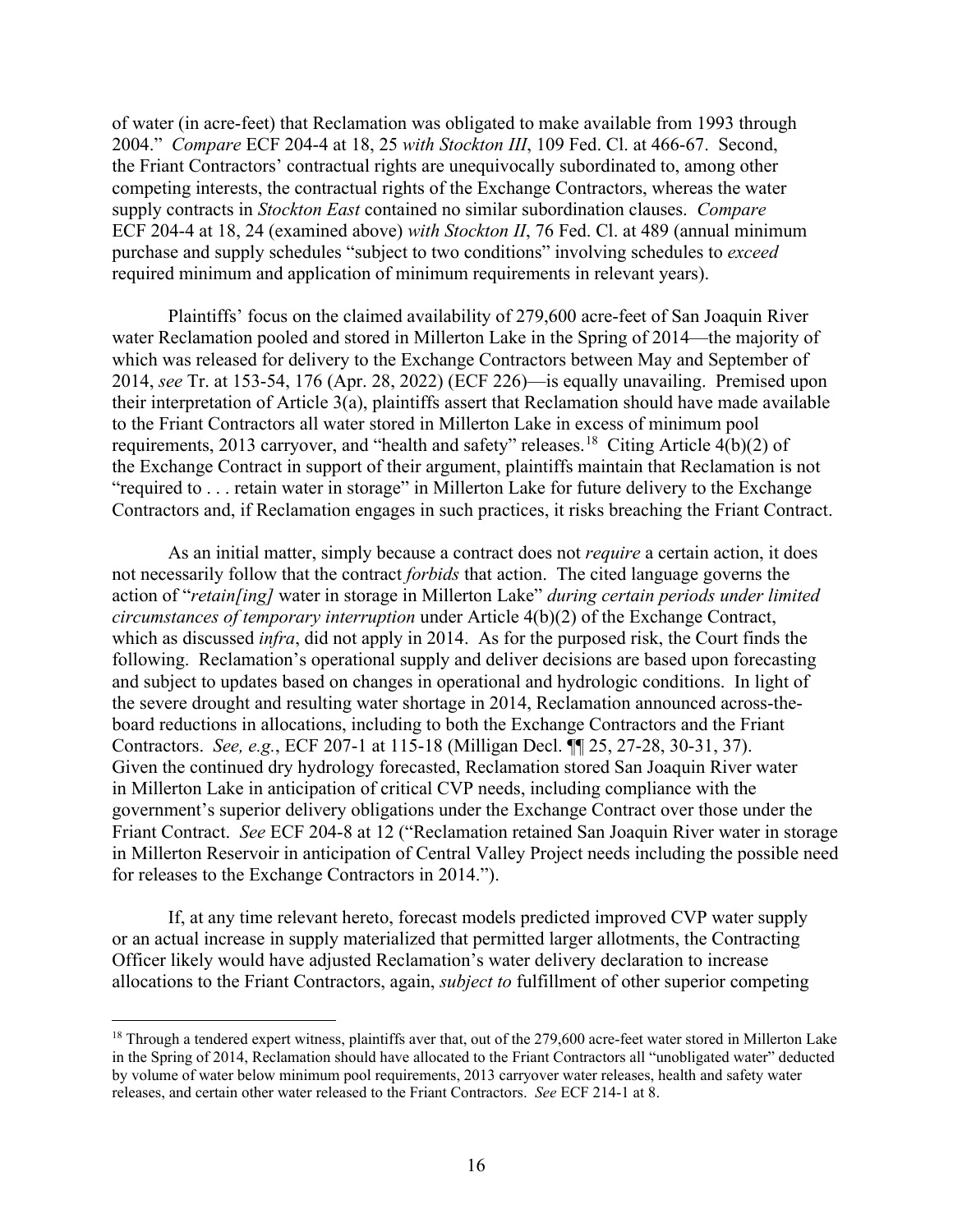demands. Indeed, despite taking priority over deliveries to the Friant Contractors, no releases were made at the Friant Dam for salmon under the SJRRSA due to other superior demands, including deliveries under the Exchange Contract. *See* ECF 207-1 at 118 (Milligan Decl. ¶ 37); ECF 204-4 at 18 (Article 3(a)). Given the extreme drought conditions of 2014 and the Exchange Contractors' superior entitlement to CVP water, Reclamation's last resort water supply source for the Exchange Contractors necessarily trumped the subordinated contractual rights of the Friant Contractors.

This remained true despite the fact that the sole source of water Reclamation uses to supply water to the Friant Contractors is San Joaquin River water impounded at the Friant Dam and stored in Millerton Lake. *See* ECF 204-4 at 10 (Article 1(d) and (e) defining Class I Water and Class II Water as water supplied from Millerton Lake). To conclude otherwise would effectively void the qualifying and subordination clauses memorialized in Articles 1(d), 3(a), 3(n), 4(d), 12(a), and 13(b) of the Friant Contract. *See Westlands I*, 153 F. Supp. 2d at 1149 (rejecting plaintiffs' interpretation of water-supply contract because it "frustrates the necessary balancing of water rights [Reclamation] undertakes each year to discharge its statutory duty to properly operate the CVP as an integrated unit" and "violates basic principles of equity that would elevate plaintiffs, later-in-time water contractors, who have contributed very little to the creation or operation of the CVP, to an equal priority with the Exchange Contractors . . .").

At bottom, the Friant Contractors' claimed entitlement to the San Joaquin River water pooled in Millerton Lake in 2014 is contrary to the express terms of the Friant Contract as well as the Exchange Contract (further discussed *infra*). As such, plaintiffs' breach of contract claim fails as a matter of law. "It is a fundamental rule of contract interpretation that the provisions are viewed in the way that gives meaning to all parts of the contract, and that avoids conflict, redundancy, and surplusage among the contract provisions." *Massachusetts Bay Transp. Auth. v. United States*, 129 F.3d 1226, 1231 (Fed. Cir. 1997) (citations omitted). Adherence to this fundamental principle compels this conclusion.

# **III. COMPLIANCE WITH THE EXCHANGE CONTRACT**

As explained in Section II, *supra*, in addressing the Exchange Contractors' superior rights to San Joaquin River water, Article 3(n) of the Friant Contract nevertheless prohibited Reclamation from delivering San Joaquin River water to the Exchange Contractors "unless and until required by the terms of [the Exchange Contract]." ECF 204-4 at 24. Accordingly, to complete the assessment of whether the government breached the terms of the Friant Contract, the Court must determine whether Reclamation was required to deliver San Joaquin River water to the Exchange Contractors in 2014 to satisfy its obligations under the Exchange Contract.

To delineate Reclamation's water delivery obligations to the Exchange Contractors, the Court, again, begins with the contractual language. The 1968 Exchange Contract, operative in 2014, recites the historical context of Reclamation's acquisition of rights to San Joaquin River water from the Exchange Contractors through, as described above, the 1939 purchase and conditional exchange. *See* ECF 204-3 at 4-6. Article 4(a) of the Exchange Contract, titled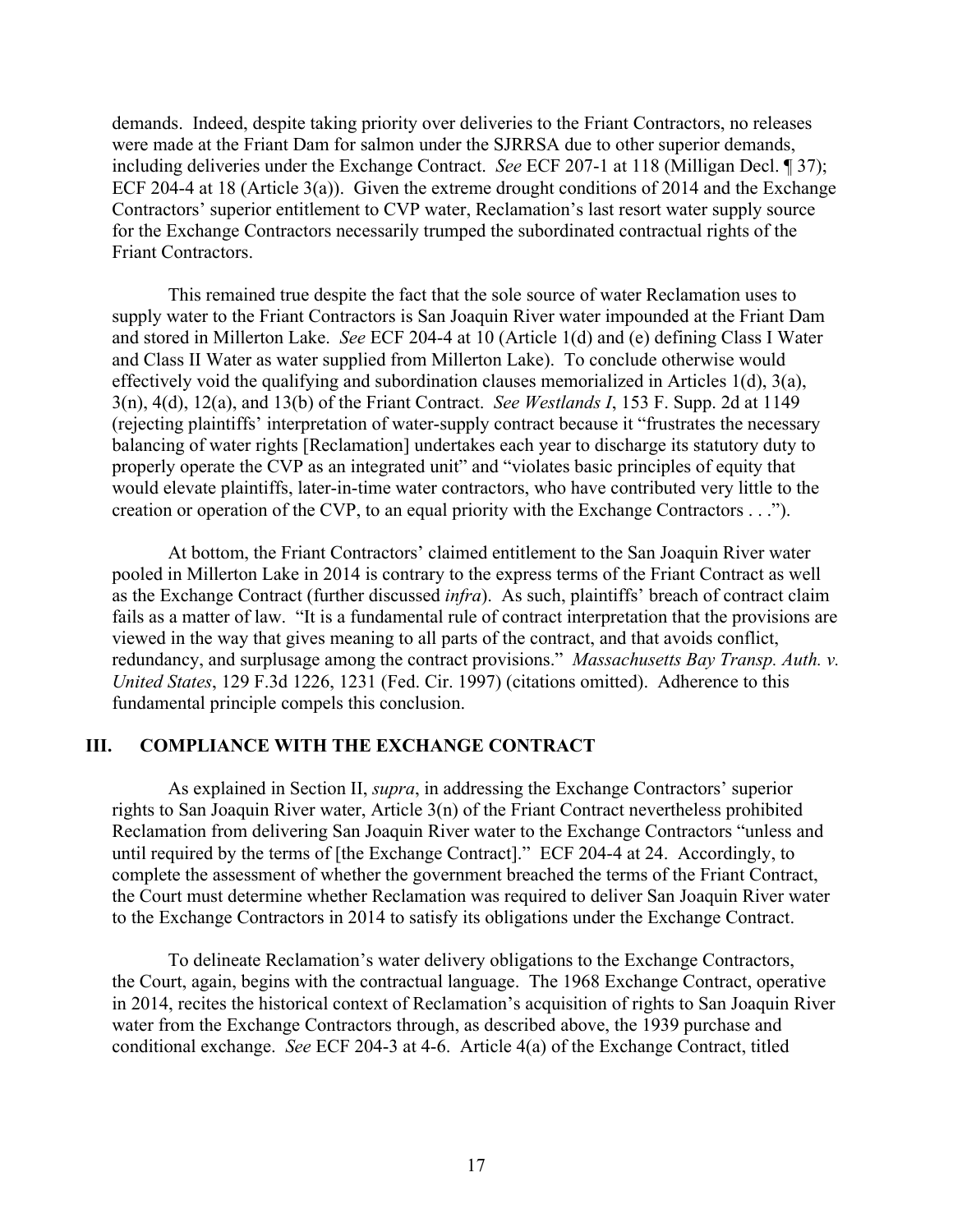"Conditional Permanent Substitution of Water Supply," restates the conditional exchange embodied in the 1956 and 1939 Exchange Contract:

The United States may hereafter, either in whole or in part, store, divert, dispose of and otherwise use, within and without the watershed of the aforementioned San Joaquin River, the aforesaid *reserved waters* of said river for beneficial use by others than the [Exchange Contractors] *so long as, and only so long as*, the United States does deliver to the [Exchange Contractors] by means of the [CVP] or otherwise *substitute water in conformity with this contract*.

ECF 204-3 at 7-8 (emphases added); *see* ECF 204-2 at 6 (Article 12(a) of the 1956 Exchange Contract) (same); ECF 207-1 at 7 (Article 7 of the 1939 Exchange Contract) (similar). This conditional exchange initially supplied and continues to supply the water that enables the Friant Division to operate and is readily distinguishable from the Friant Contractors' water supply service purchased through payment. *See Westlands Water Dist.*, 864 F. Supp. at 1545 ("The Exchange Contract does not contemplate the same type of supply and repayment that other water districts have, as described in 43 U.S.C. § 390bb(1).").

Moreover, as explained in Section II, *supra*, in agreeing to this exchange, the Exchange Contractors never relinquished their superior rights to San Joaquin River water; on the contrary, the Exchange Contract specifically disavows any "conveyance, abandonment, or waiver" of their rights. *See* ECF 207-1 at 17-18 (Article 12 of the 1939 Exchange Contract); ECF 204-2 at 26-27 (Article 24 of the 1956 Exchange Contract); ECF 204-3 at 32 (Article 16 of the 1968 Exchange Contract). Indeed, Article 4(b) of the Exchange Contract, discussed further below, provides: "Whenever the United States is temporarily unable for any reason or for any cause to deliver to the [Exchange Contractors] substitute water from the Delta-Mendota Canal or other sources, *water will be delivered from the San Joaquin River* . . . ." ECF 204-3 at 8 (emphasis added). And, when the inability to deliver is "permanent," the Exchange Contractor "shall receive [their] reserved waters of the San Joaquin River." *Id.* at 8-9 (Article 4(c)).

The term "reserved waters," as defined and used in the Purchase Contract and Exchange Contract, refers to the San Joaquin River water the Exchange Contractors held in reserve "for the irrigation of lands and for other purposes" in certain lands downstream from the Friant Dam. *Compare* ECF 204-3 at 5-6 (Exchange Contract Recital referencing "Schedule 1" included in the Purchase Contract) *with* ECF 204-1 at 4-5 (Article 9(a) of the Purchase Contract which includes Schedule 1). "Substitute water," in turn, is broadly defined in Article 3 of the Exchange Contract as "*all* water delivered hereunder at the points of delivery hereinafter specified to the [Exchange Contractors], *regardless of source*." ECF 204-3 at 7 (emphases added).

In contrast to reserved waters measured in "mean 24-hour flow in cubic feet per second," *see* ECF 204-1 at 5 (Schedule 1), the Exchange Contract sets forth the required deliveries of substitute water in units of "acre-feet." *See* ECF 204-3 at 18-19 (Article 8). The aggregate annual amount of substitute water the Exchange Contractors are entitled to receive is dependent upon current hydrological conditions and whether, under Article 7 of the Exchange Contract, the year is deemed a "Critical Calendar Year." *See id.* at 17-18. Under Article 8 of the Exchange Contract, titled "Quantity of Substitute Water," in each calendar year "other than those defined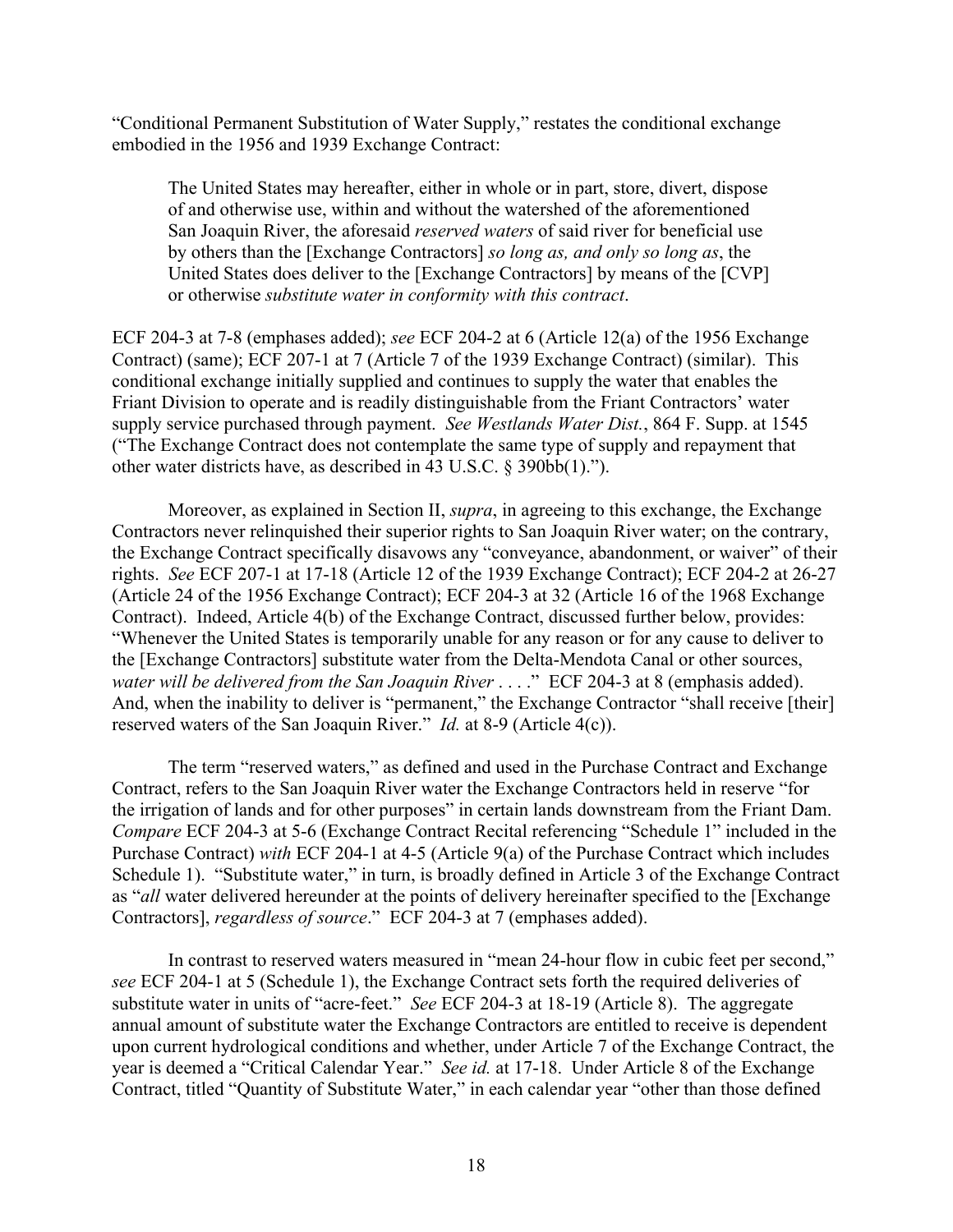as critical," the Exchange Contractors are entitled to "an annual substitute water supply of not to exceed 840,000 acre-feet" broken down into monthly maximum allotments. *Id.* at 18-19. Controlling here, as the parties do not dispute that 2014 was properly determined to be a "Critical Calendar Year":

| January   | 15,000 acre-feet    |
|-----------|---------------------|
| February  | 30,000<br>,,<br>,,  |
| March     | 85,000<br>,,<br>,,  |
| April     | 81,000<br>,,<br>,,  |
| May       | 99,000<br>,,<br>,,  |
| June      | 102,000<br>,,<br>,, |
| July      | ,,<br>,,<br>107,000 |
| August    | ,,<br>97,000<br>,,  |
| September | ,,<br>,,<br>55,000  |
| October   | 29,000<br>,,<br>,,  |
| November  | ,,<br>25,000<br>,,  |
| December  | ,,<br>15,000<br>,,  |

During all calendar years defined as critical, the United States shall deliver for such use an annual substitute water supply of not to exceed 650,000 acre-feet in accordance with the following maximum monthly entitlements:

provided that the total for (1) the 5 months January, February, March, November and December shall not exceed 121,000 acre-feet, and (2) the total for the period April through the following October shall not exceed 529,000 acre-feet.

*Id.* at 19-20 (table graphic added for clarity). Article 8 further outlines the water allocation and delivery processes as follows. On or about February 15, Reclamation informs the Exchange Contractors of its forecast for that year (i.e., critical or non-critical) and, thereafter, shares any material updates. *Id.* at 21.In turn, the Exchange Contactors "furnish estimates of their aggregate monthly delivery requirements and their daily delivery schedules for each weekly period . . . to [Reclamation] at least 48 hours before beginning of the delivery period." *Id.* at 20-21.

Contrary to plaintiffs' argument, the phrase "not to exceed" as used in Article 8 of the 1968 Exchange Contract is not meant to denote only a *maximum* water delivery requirement, entitling the Exchange Contractors to *no minimum* substitute water. Such an interpretation ignores the interconnected provisions of the contract and, more fundamentally, undermines the foundation of the conditional exchange. *See McAbee Const.*, 97 F.3d at 1435 ("We must interpret the contract in a manner that gives meaning to all of its provisions and makes sense."); *Wi-LAN*, 574 F. App'x at 937 (quoted above).

Read as a whole and in context, Article 8 obligates Reclamation to deliver, in a critical year, quantities of substitute water in accordance with the Exchange Contractors' "estimates of their aggregate monthly delivery *requirements*," subject to corresponding "maximum monthly *entitlements*" and capped at 650,000 acre-feet. *See* ECF 204-3 at 19-21 (emphases added). The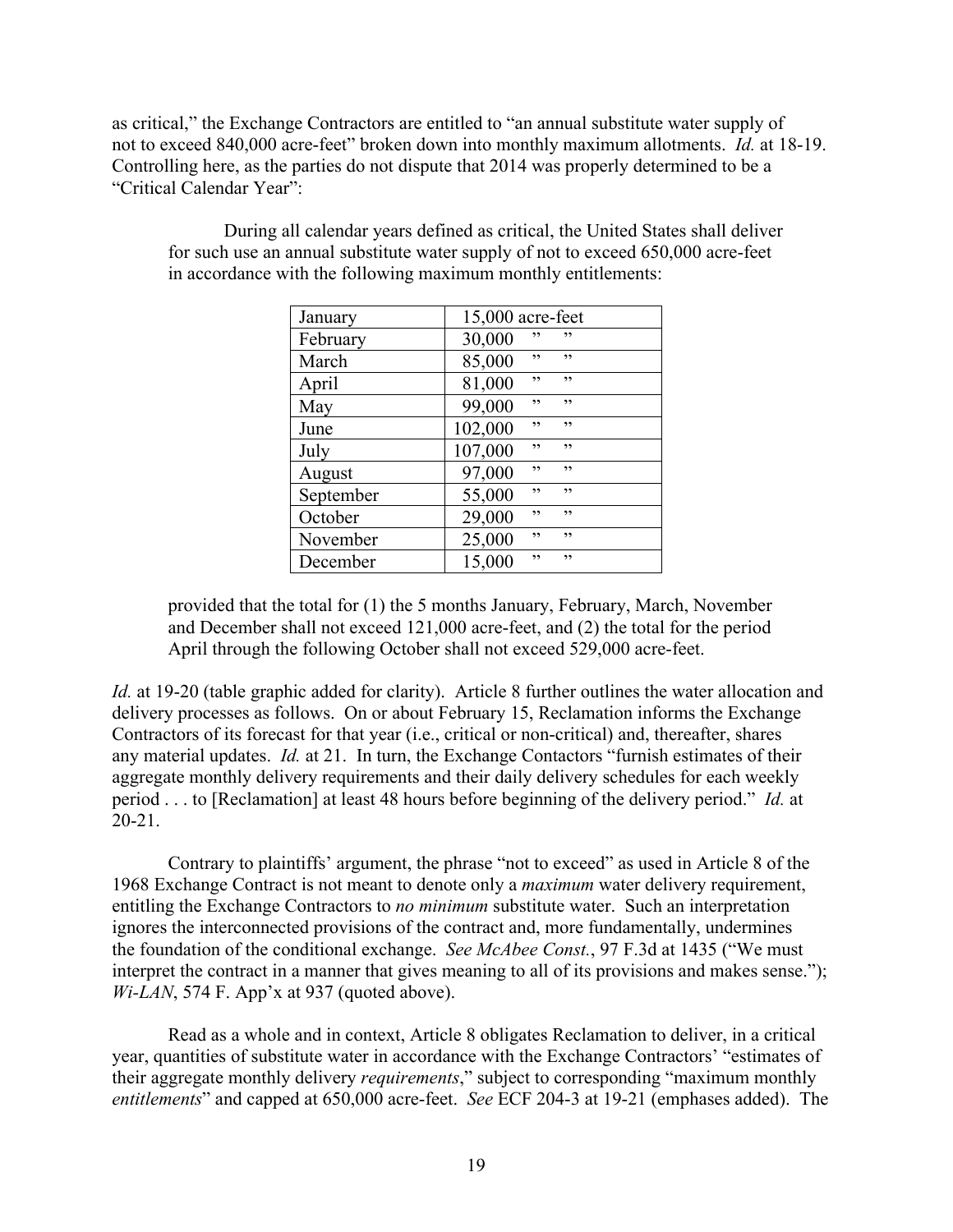terms employed—"requirements" and "entitlements"—are not discretionary. *See Entitlement*, Black's Law Dictionary (11th ed. 2019) ("An absolute right to a . . . benefit[.]"); *Requirement*, Black's Law Dictionary (11th ed. 2019) ("Something that must be done because of a law or rule; something legally imposed, called for, or demanded . . . ."). A comparison of the aggregate maximum monthly entitlements to the annualized cap, as well as an examination of the evolution of this contractual provision, further supports this conclusion.

The specified "maximum monthly entitlements" listed in Article 8 for a critical year total 740,000 acre-feet—i.e., 90,000 acre-feet *more* than the "not to exceed" annual total of 650,000 acre-feet. The perceived mathematical inconsistency is clearly intended to give the Exchange Contractors some flexibility in adjusting their monthly water supply requirements depending upon actual need while, concomitantly, providing predictability to Reclamation and capping the government's obligated delivery at the agreed upon annual maximum. Apportioned within the maximum monthly entitlements, the Exchange Contractors are entitled to demand the full complement of 650,000 acre-feet of water in a critical year and, in that case, the substitute water supply of 650,000 acre-feet would function as both the minimum and maximum Reclamation is obligated to deliver. Since the Exchange Contractors effectively "prepaid" for the maximum supply of water every year through the exchange, and there is no refund for demanding less than the annual maximum, there is little incentive for the Exchange Contractors not to demand their full entitlement.

The structural evolution of the quantitative requirements is consistent with and confirms the above interpretation and elucidates the parties' intent. *TEG-Paradigm Env't, Inc. v. United States*, 465 F.3d 1329, 1338 (Fed. Cir. 2006) ("Although extrinsic evidence may not be used to interpret an unambiguous contract provision, [courts] have looked to it to confirm that the parties intended for the term to have its plain and ordinary meaning.") (citing *Coast Fed. Bank, FSB v. United States*, 323 F.3d 1035, 1040 (Fed. Cir. 2003)). The original 1939 Exchange Contract did not require a quantitative "acre-feet" allocation; rather, the relevant contractual provision generally obligated Reclamation to furnish "a water supply (including substitute water) equal in quantity to that reserved by [the Exchange Contractors]" based upon the natural flows in the San Joaquin River. *See* ECF 207-1 at 7 (Article 7). Through the 1956 amendments, the parties replaced the fluctuating natural flow-based requirements with more predictable and concrete schedules measured in acre-feet. *Compare id. with* ECF 204-2 at 12-18 (Articles 15-16 of the 1956 Exchange Contract). More specifically, the parties introduced the concept of a "critical year" and obligated Reclamation to deliver to the Exchange Contractors "an annual substitute water supply of 665,000 acre<sup>[-</sup>]feet . . . [d]uring all calendar years defined as critical" (855,000 acre-feet in non-critical years), according to *fixed* monthly quantities specified for each month, January through December. *See* ECF 204-2 at 14-15. As a precursor to the 1968 Amendment, subject to certain conditions, the 1956 Exchange Contract authorized the Exchange Contractors to request up-or-down percentage adjustments to the otherwise fixed monthly distributions (e.g., maximum 10% adjustment for November through the following March). *See id.* at 15-16.

The 1968 Exchange Contract maintained the critical versus non-critical year distinction and similarly reduced annual water supply requirements during critical years. However, the parties replaced the permissible monthly percentage-based adjustments with the more flexible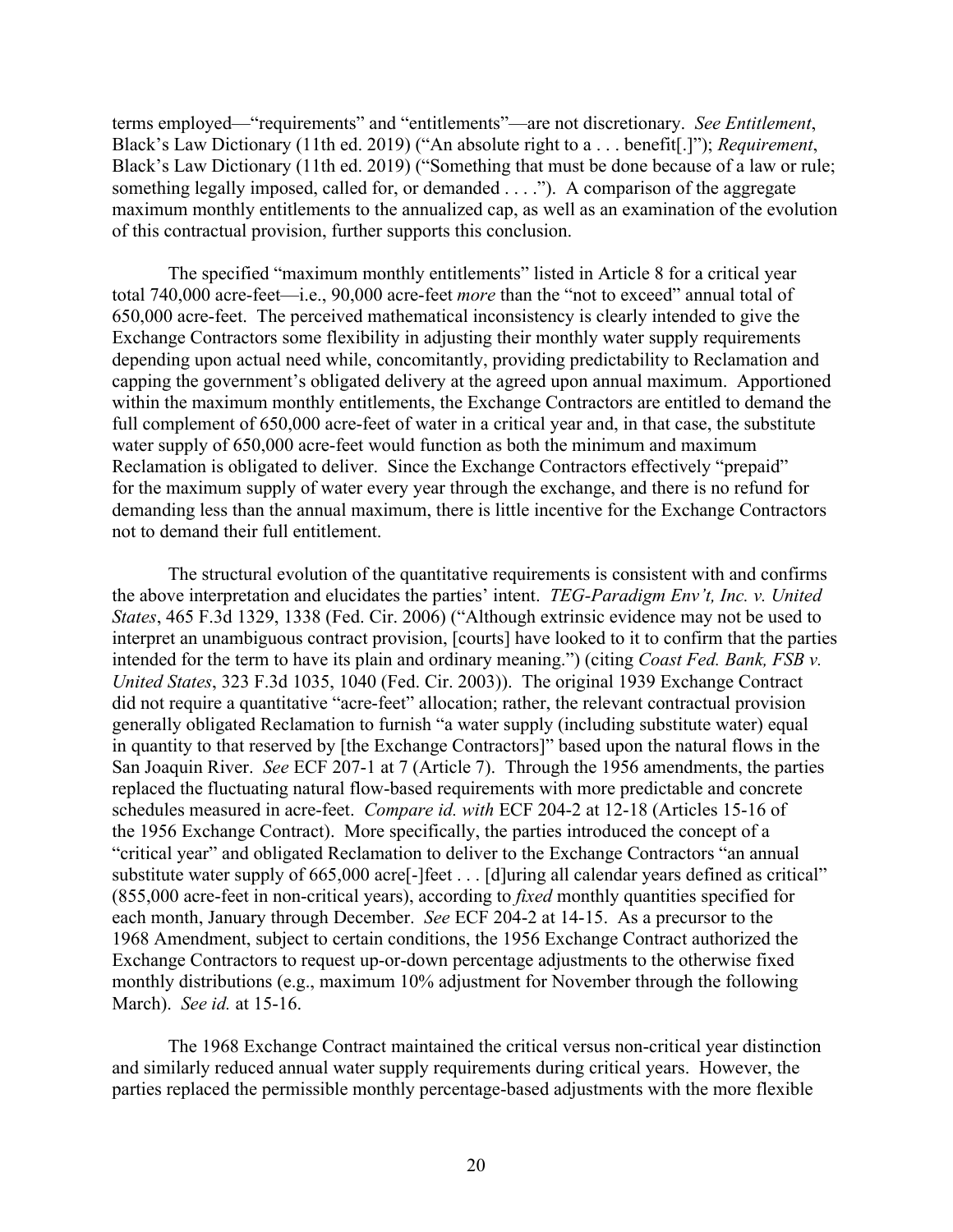"maximum monthly entitlements" described above. To implement the monthly and annual calculations of this amendment, the monthly allocations in the 1968 Exchange Contract were adjusted to those found in the table graphic above. *Compare* ECF 204-2 at 14-15 *with* ECF 204-3 at 18-19. The 15,000 acre-feet reduction in the annual cap regardless of whether the year is defined as critical, *compare* ECF 204-2 at 14-15 *with* ECF 204-3 at 18-19, reflects the deal reached for the additional monthly flexibility secured by the Exchange Contractors.

At bottom, under Article 8, the Exchange Contractors were entitled to demand and receive 650,000 acre-feet of CVP (substitute) water from Reclamation in 2014. Due to the extreme drought conditions, the Exchange Contractors agreed to compromise. Reclamation ultimately delivered approximately 540,000 acre-feet of water to the Exchange Contractors in water year 2014—roughly 110,000 acre-feet shy of the critical-year total entitlement. Of this aggregate amount, approximately 209,000 acre-feet consisted of San Joaquin River water pooled in Millerton Lake and released at the Friant Dam. *See* ECF 207-1 at 120-22; ECF 204-7 at 2-3; ECF 204-14 at 2 (Steiner Dep. Tr. at 42:12-23). Because Reclamation was contractually and legally required to deliver the as-delivered CVP (substitute) water to satisfy the Exchange Contractors' water entitlements—superior to the Friant Contractors' rights—the government's compliance with the express terms of the Exchange Contract cannot constitute a breach of the Friant Contract.

In examining Reclamation's administration of the Exchange Contract, Article 4(b) proved somewhat inartfully drafted but, nevertheless, capable of harmonious interpretation with the surrounding contractual provisions and the fundamental exchange agreement. Titled "Temporary Interruption of Delivery," the contractual provision provides: "Whenever the United States is temporarily unable for any reason or for any cause to deliver to the [Exchange Contractors] substitute water from the Delta-Mendota Canal or other sources, *water will be delivered from the San Joaquin River*" in accordance with a modified schedule outlined in subsections  $4(b)(1)-(2)$ . ECF 204-3 at 8 (emphasis added).

Under plaintiffs' interpretation, Article 4(b) is triggered whenever Reclamation is unable to deliver the full Article 8 quantities *exclusively* from non-San Joaquin River sources; and, when Reclamation taps into the San Joaquin River to satisfy its obligations under the Exchange Contract, the Exchange Contractors receive a reduced water supply consistent with the schedule included in subsections 4(b)(1)-(2). Plaintiffs contend that under the delivery schedule included in Article 4(b), the Exchange Contractors would have received less San Joaquin River water in 2014, leaving residual water that should have been made available to the Friant Contractors.

The government's counterargument is similarly two-fold. First, the United States maintains that all CVP water—including San Joaquin River water—can be used as "substitute water" under the Exchange Contract to satisfy the Article 8 requirements. *See Westlands I*, 153 F. Supp. 2d at 1166 ("The 1939 Exchange Contract commits the United States to provide substitute water to the Exchange Contractors from any source selected by Interior in its discretion, not necessarily from either the CVP or the San Luis Unit."). Second, with regard to Article 4(b), the United States maintains that it was never triggered because Reclamation was never *unable* (temporarily or otherwise) to deliver substitute water from non-San Joaquin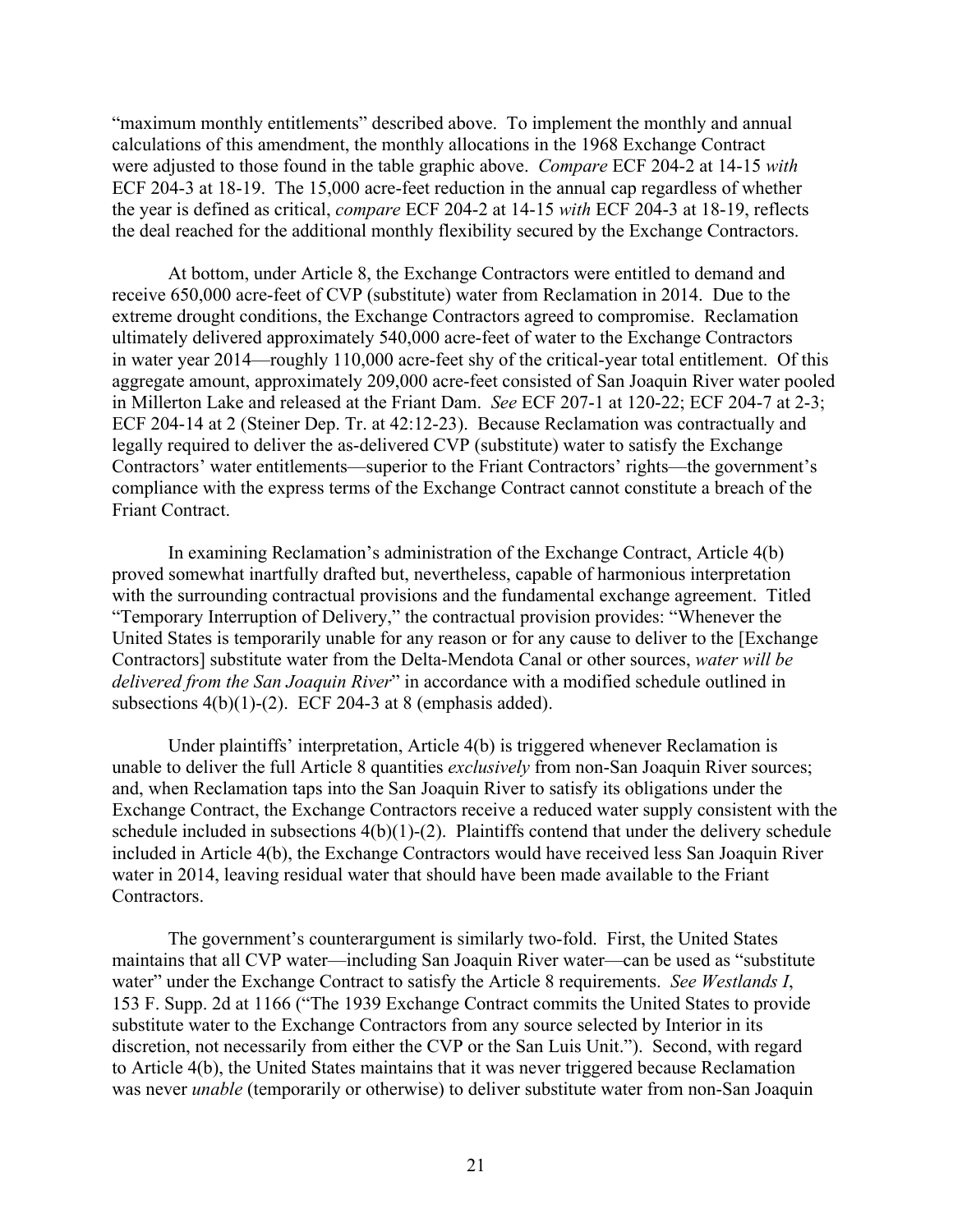River sources in 2014 (albeit not the full Article 8 quantities); and Article 4(b) is only triggered when the United States is unable to deliver water at all from the Delta-Mendota Canal or other non-San Joaquin River sources. Although initially skeptical of the government's argument, the Court's doubts waned. In contrast to the plaintiffs' position, the government's interpretation supplies a harmonized reading of the contract as a whole.

Article 3 of the Exchange Contract, more fully quoted above, broadly defines "substitute water" as including "*all water* delivered hereunder at the points of delivery hereinafter specified to the [Exchange Contractors], *regardless of source*." ECF 204-3 at 7 (emphases added). Included among the "Delivery Points" listed in Article 5(d) are points along the San Joaquin River, and the Mendota Pool which receives upper San Joaquin River water for delivery. *Id.* at 11-13. Similarly, in addressing the quality of the substitute water to be delivered, Article 9(f) discusses the situation "[w]hen 90 percent or more of the total water being delivered to the [Exchange Contractors] is *coming from the San Joaquin River* and/or Fresno Slough, then *the quality of San Joaquin River water* at [the] Whitehouse [gauging station<sup>[19](#page-21-0)</sup>] shall be used as the basis for quality computations." ECF 204-3 at 25 (emphases added). This contractual provision further provides quality computations for "[w]hen less than 90 percent of the total water being delivered to the [Exchange Contractors] is *coming from the San Joaquin River* and/or the Fresno slough . . . ." *Id.* (emphases added). Article 11, outlining Mendota Pool operations, further discusses the delivery of San Joaquin River water to the Mendota Pool under the contract, as well as deliveries from the Delta-Mendota Canal. *Id.* at 27. The contracting parties therefore contemplated and specifically addressed deliveries of San Joaquin River water as substitute water "at the points of delivery … specified" to the Exchange Contractors. *See id.* at 7.

Although the parties to the Exchange Contract "anticipated that most if not all of the substitute water provided the [Exchange Contractors under the contract] will be delivered to them via the . . . Delta-Mendota Canal," *see id*. at 9 (Article 5(a)), this contractual provision did not foreclose the use of San Joaquin River water as substitute water. Indeed, as quoted above, Articles 4(a) and 4(d)—sandwiching the debated Article  $4(b)^{20}$  $4(b)^{20}$  $4(b)^{20}$ —make clear that the Exchange Contractors are entitled to San Joaquin River water over any water service contractors, including the Friant Contractors, even though it is relegated to a last resort source under the Friant Contract. A contrary interpretation would prioritize the clearly subordinated contractual rights of the Friant Contractors over the superior rights of the Exchange Contractors. *Accord Westlands I*, 153 F. Supp. 2d at 1149 (rejecting water service contractors' contractual

<span id="page-21-0"></span><sup>&</sup>lt;sup>19</sup> The Whitehouse gauging station is a San Joaquin River flow-measuring station located below the Friant Dam and above where Lone Willow Slough takes water from the San Joaquin River—the same station where the Exchange Contractors' reserved San Joaquin River waters are measured. *See* ECF 204-1 at 5 (measurement of reserved waters at the Whitehouse gauging station); *see, e.g.*, State of California, Department of Public Works, Division of Water Resources: *Report of Sacramento-San Joaquin Water Supervision for 1953 (October 1954)*, at 106 (Table 113 showing flow records of San Joaquin River measured at Whitehouse station located at Mile 219.83R), *available at* [https://cawaterlibrary.net/wp-content/uploads/2019/12/Bulletin\\_16\\_\\_1954.pdf](https://cawaterlibrary.net/wp-content/uploads/2019/12/Bulletin_16__1954.pdf) (last viewed June 2, 2022); *accord McFarland v. Superior Ct. of Merced Cnty.*, 194 Cal. 407, 417 (1924) (testimony describing location of the Whitehouse gauging station).

<span id="page-21-1"></span><sup>&</sup>lt;sup>20</sup> As noted above, Article  $4(c)$ , inapplicable here, addresses the situation where Reclamation is "permanently" unable" to deliver substitute water to the Exchange Contractors. *See* ECF 204-3 at 8-9.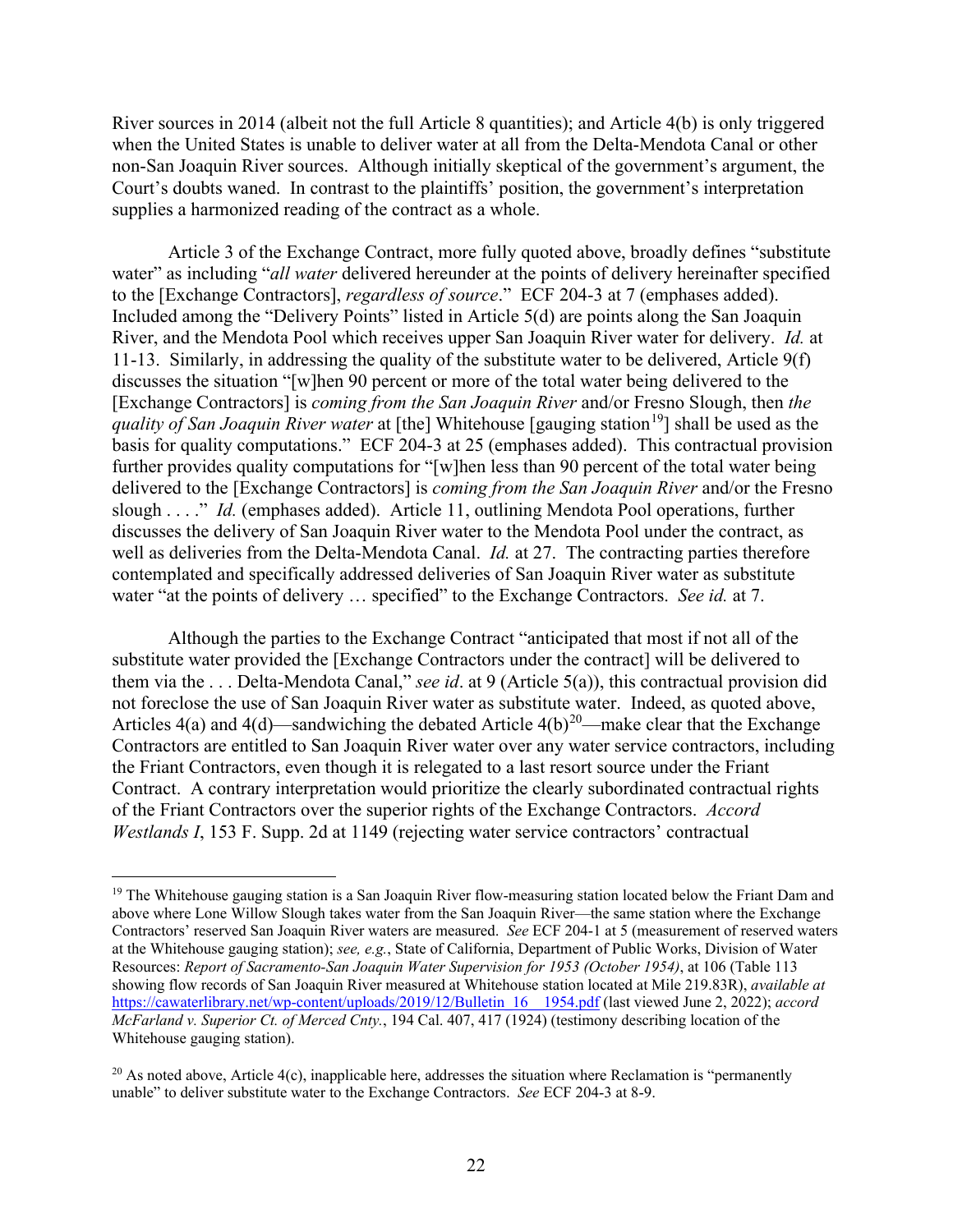interpretation because it "violates basic principles of equity that would elevate plaintiffs, later-intime water contractors, . . . to an equal priority with the Exchange Contractors, senior water rights holders, who own conditionally-reserved senior and pre-existing riparian and pre–1914 appropriative water rights on the San Joaquin River," which enabled operation of the CVP).

For these reasons, the Court concludes that Reclamation necessarily tapped San Joaquin River water to satisfy the government's superior contractual and legal obligations under Article 8 of the Exchange Contract. Consequently, there was no breach of Article 3(n) of the subordinate Friant Contract. The undeniable reality is, in 2014, Reclamation was tasked with navigating competing demands for CVP water in the midst of a historic drought. *See, e.g.*, ECF 207-1 at 120-21. Despite looking elsewhere before using San Joaquin River water to meet the delivery requirements under the Exchange Contract, water scarcity left Reclamation with no other choice. *See id.* at 154 (Jackson Dep. Tr. at 62:6-8) ("Friant was the only other source that was available to Reclamation."). The Court finds that Reclamation's 2014 allocations and deliveries were in accordance with the express terms of the Exchange Contract and the Friant Contract.

# **IV. IMMUNITY UNDER THE FRIANT CONTRACT**

The Court's conclusion that Reclamation did not breach the Friant Contract is further supported by the immunity clause included in the Friant Contract. Under the title "Constraints on the Availability of Water," Article 13(b) of the Friant Contract provides in relevant part:

If there is a Condition of Shortage because of . . . *drought* . . . *or actions taken by the Contracting Officer to meet legal obligations*, including but not limited to obligations pursuant to the [SJRRSA] then, except as provided in subdivision (a) of Article 19 of this Contract, no liability shall accrue against the United States or any of its officers, agents, or employees for any damage, direct or indirect, arising therefrom.

ECF 204-4 at 50 (emphases added). Article 19(a), in turn, states:

Where the terms of this Contract provide for actions to be based upon the opinion or determination of either party to this Contract, said terms shall not be construed as permitting such action to be predicated upon arbitrary, capricious, or unreasonable opinions or determinations. Both parties, notwithstanding any other provisions of this Contract, expressly reserve the right to seek relief from and appropriate adjustment for any such arbitrary, capricious, or unreasonable opinion or determination. Each opinion or determination by either party shall be provided in a timely manner. Nothing in this Article of this Contract is intended to or shall affect or alter the standard of judicial review applicable under Federal law to any opinion or determination implementing a specific provision of Federal law embodied in statute or regulation.

*Id.* at 58. Read together, the Friant Contract effectively immunizes the government from a breach of contract claim where, as here, the Court finds that the water allocation decisions and actions of the Contracting Officer in the face of a severe drought, coupled